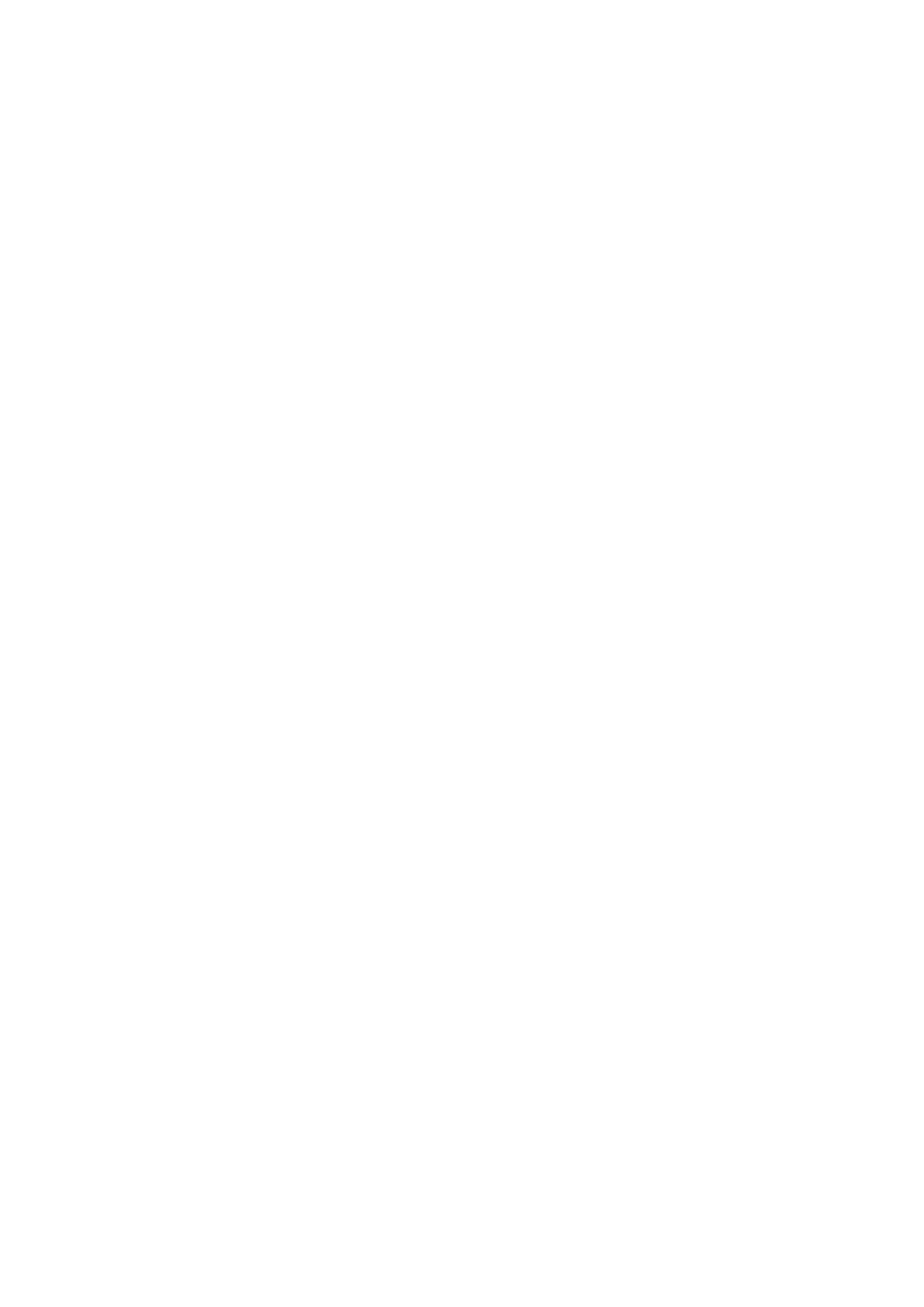Current Issues in Language Evaluation, Assessment and Testing:

*Research and Practice*

Edited by

Christina Gitsaki and Christine Coombe

Cambridge **Scholars** Publishing

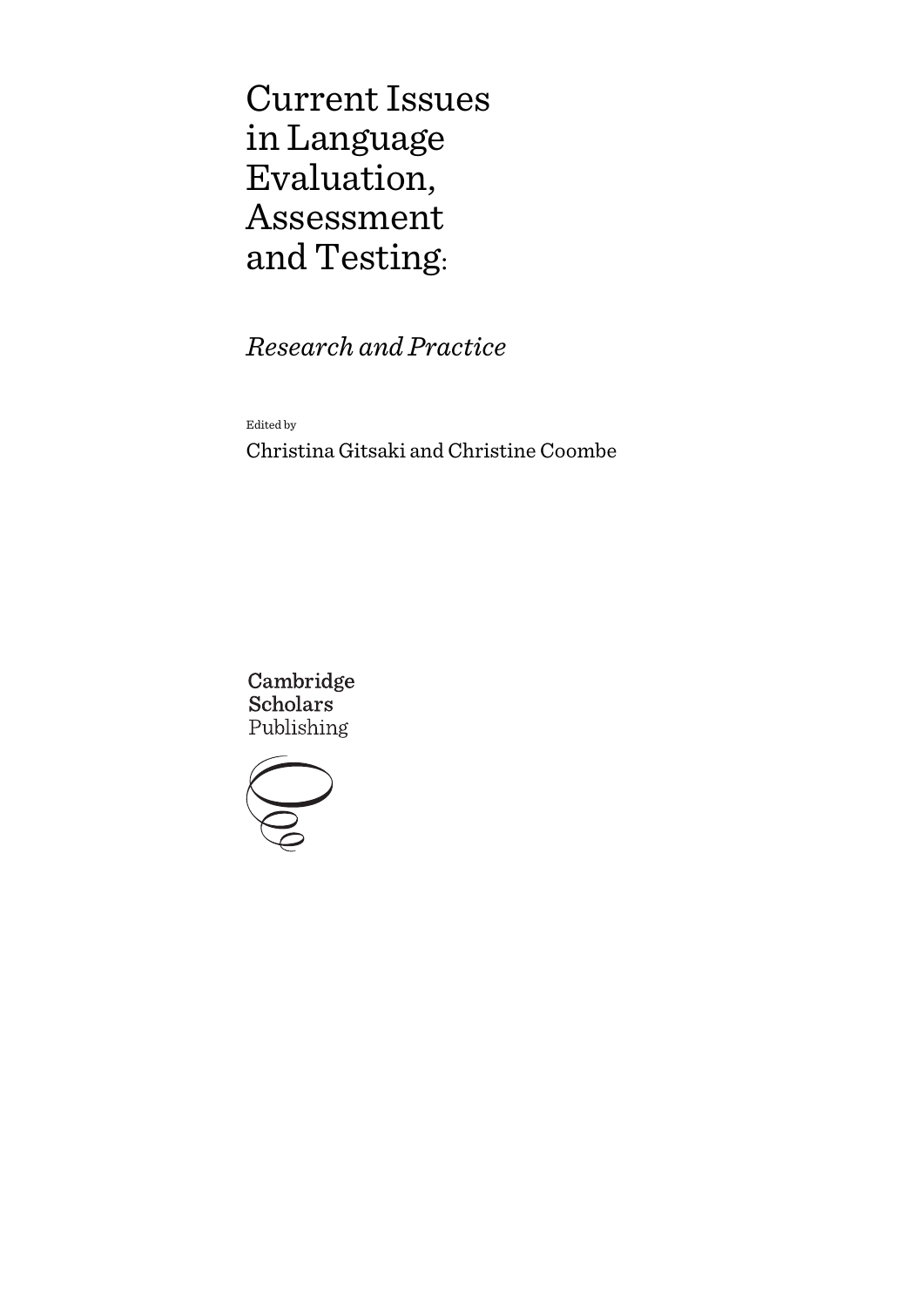Current Issues in Language Evaluation, Assessment and Testing: Research and Practice

Edited by Christina Gitsaki and Christine Coombe

This book first published 2016

Cambridge Scholars Publishing

Lady Stephenson Library, Newcastle upon Tyne, NE6 2PA, UK

British Library Cataloguing in Publication Data A catalogue record for this book is available from the British Library

Copyright © 2016 by Christina Gitsaki, Christine Coombe and contributors

All rights for this book reserved. No part of this book may be reproduced, stored in a retrieval system, or transmitted, in any form or by any means, electronic, mechanical, photocopying, recording or otherwise, without the prior permission of the copyright owner.

ISBN (10): 1-4438-8590-8 ISBN (13): 978-1-4438-8590-4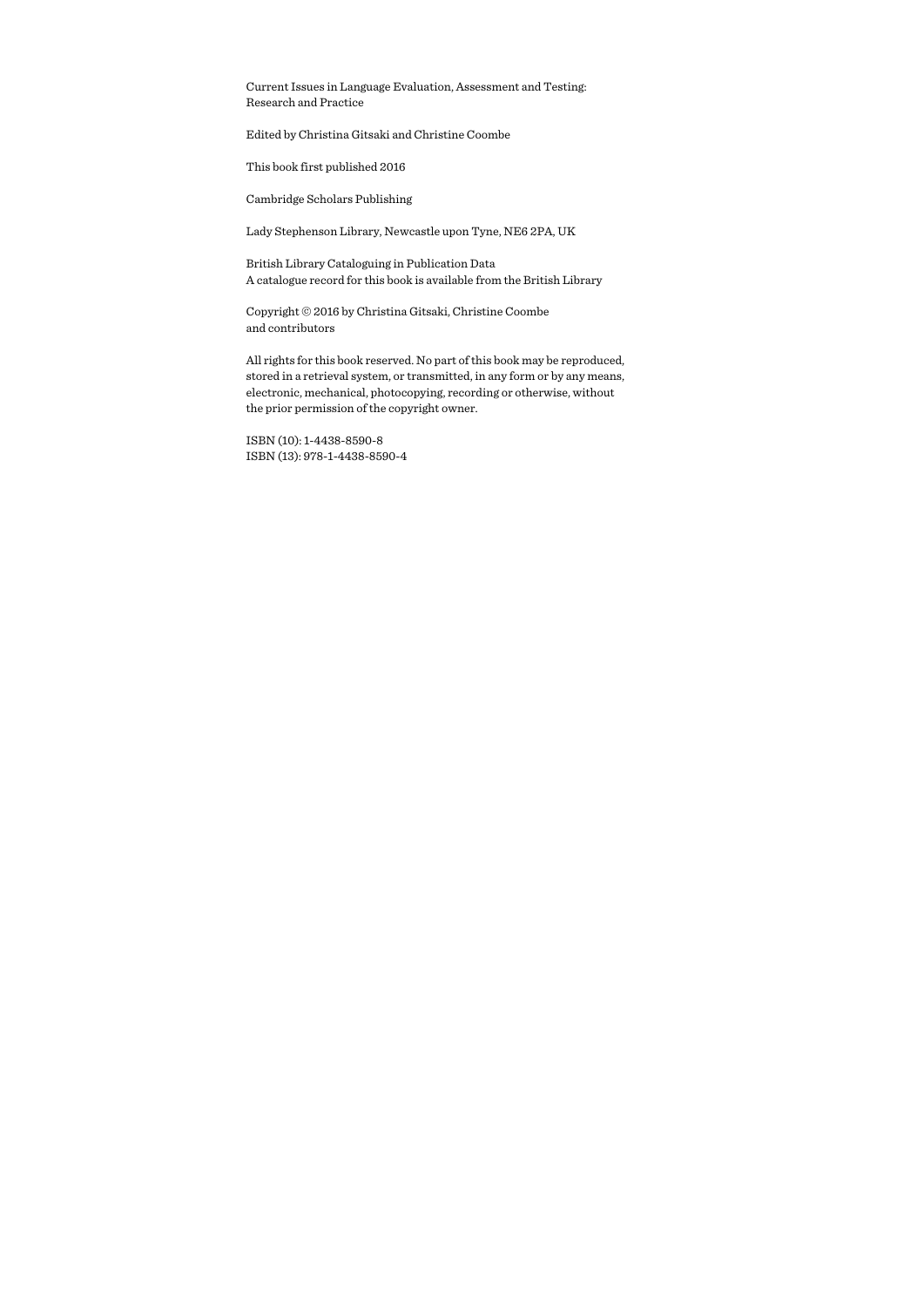# TABLE OF CONTENTS

| Christina Gitsaki and Christine Coombe                                                                                                                               |
|----------------------------------------------------------------------------------------------------------------------------------------------------------------------|
| <b>Issues in the Analysis and Modification of Assessment Tools and Tests</b>                                                                                         |
| How Well do Cloze Items Work and Why?<br>James Dean Brown, Jonathan Trace, Gerriet Janssen, and Liudmila<br>Kozhevnikova                                             |
| Estimating Absolute Proficiency Levels in Small-Scale Placement Tests<br>with Predefined Item Difficulty Levels<br>Kazuo Amma                                        |
| Bilingual Language Assessment in Early Intervention: A Comparison<br>of Single- versus Dual-Language Testing<br>Caroline A. Larson, Sarah Chabal, and Viorica Marian |
| 80<br>Frequency and Confidence in Language Learning Strategy Use<br>by Greek Students of English<br>Penelope Kambakis-Vougiouklis and Persephone Mamoukari           |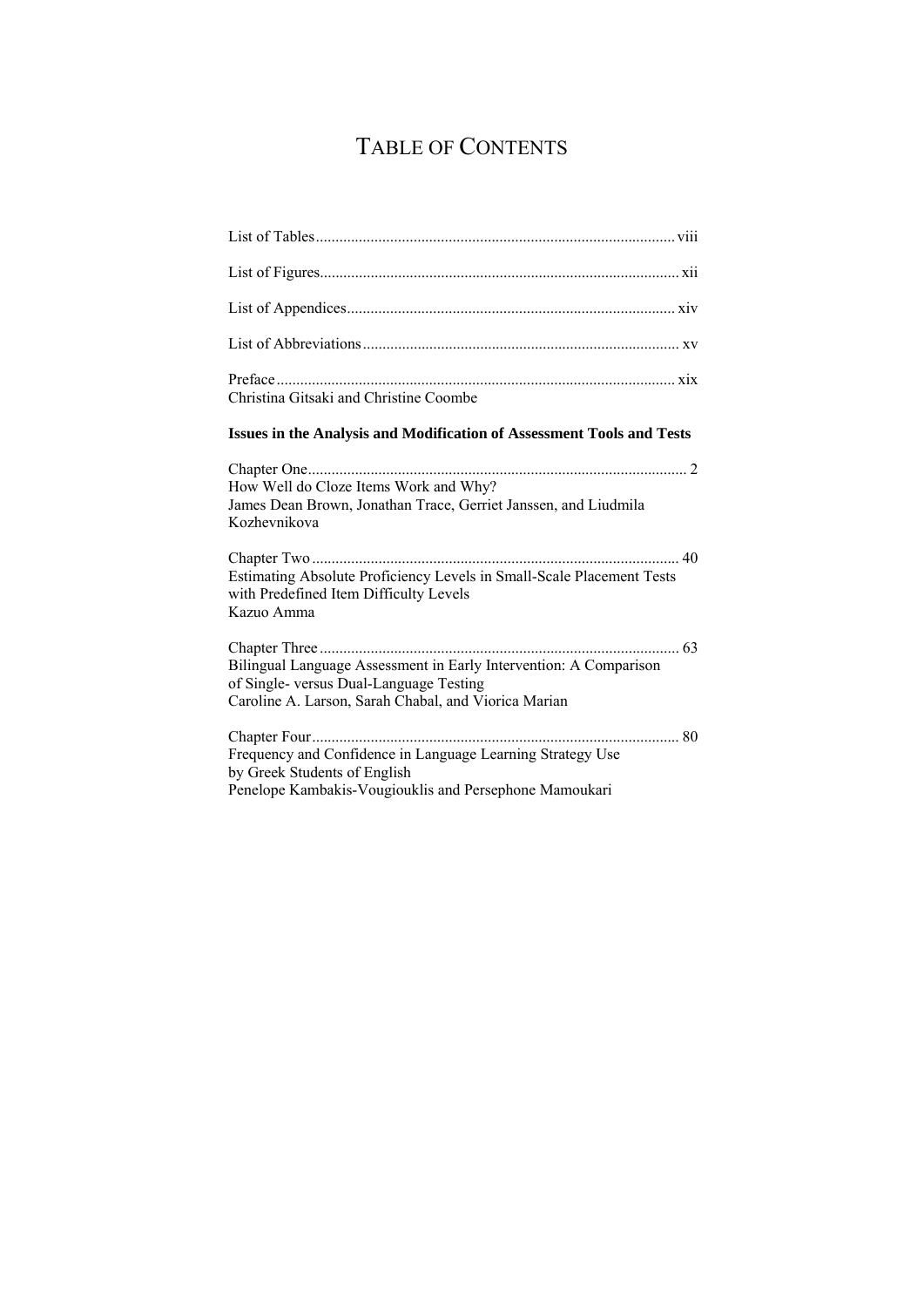| The Development of a Vocabulary Test to Assess the Breadth<br>of Knowledge of the Academic Word List<br>Lee-Yen Wang                                                      |
|---------------------------------------------------------------------------------------------------------------------------------------------------------------------------|
| <b>Issues in the Creation of Assessment and Evaluation Tools</b>                                                                                                          |
| Assessment for Learning; Assessment for Autonomy<br>Maria Giovanna Tassinari                                                                                              |
|                                                                                                                                                                           |
| Cultivating Learner Autonomy through the Use of English Learning<br>Portfolios: A Longitudinal Study<br>Beilei Wang                                                       |
| Sharing Assessment Power to Promote Learning and Autonomy<br>Carol J. Everhard                                                                                            |
| Developing a Tool for Assessing English Language Teacher Readiness<br>in the Middle East Context<br>Sadiq Midraj, Jessica Midraj, Christina Gitsaki, and Christine Coombe |
| Foreign Language Teachers' Proficiency: The Implementation<br>of the EPPLE Examination in Brazil<br>Douglas Altamiro Consolo and Vera Lúcia Teixeira da Silva             |
| <b>Issues in Language Assessment and Evaluation</b>                                                                                                                       |
| Vocabulary Size Assessment as a Predictor of Plagiarism<br>Marina Dodigovic, Jacob Mlynarski, and Rining Wei                                                              |
| What is the Impact of Language Learning Strategies on Tertiary Students'<br>Academic Writing Skills? A Case Study in Fiji<br>Zakia Ali Chand                              |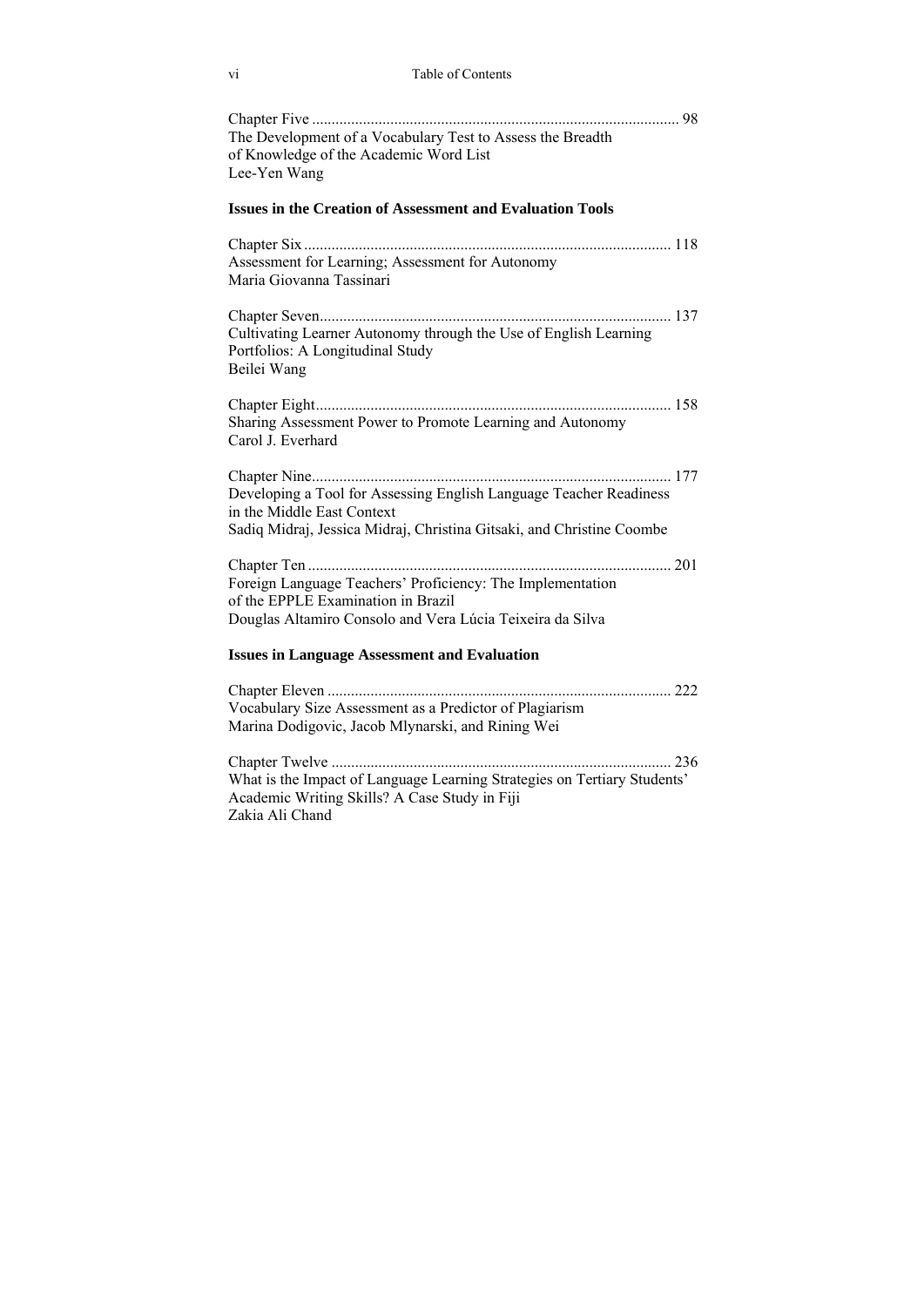| vii<br>Current Issues in Language Evaluation, Assessment and Testing:<br><b>Research and Practice</b>                                                          |
|----------------------------------------------------------------------------------------------------------------------------------------------------------------|
| 253<br>Speaking Practice in Private Classes for the TOEFL iBT Test:<br><b>Student Perceptions</b><br>Renata Mendes Simões                                      |
| Assessing the Level of Grammar Proficiency of EFL and ESL Freshman<br>Students: A Case Study in the Philippines<br>Selwyn A. Cruz and Romulo P. Villanueva Jr. |
| Methodology in Washback Studies<br>Gladys Quevedo-Camargo and Matilde Virginia Ricardi Scaramucci                                                              |
|                                                                                                                                                                |
|                                                                                                                                                                |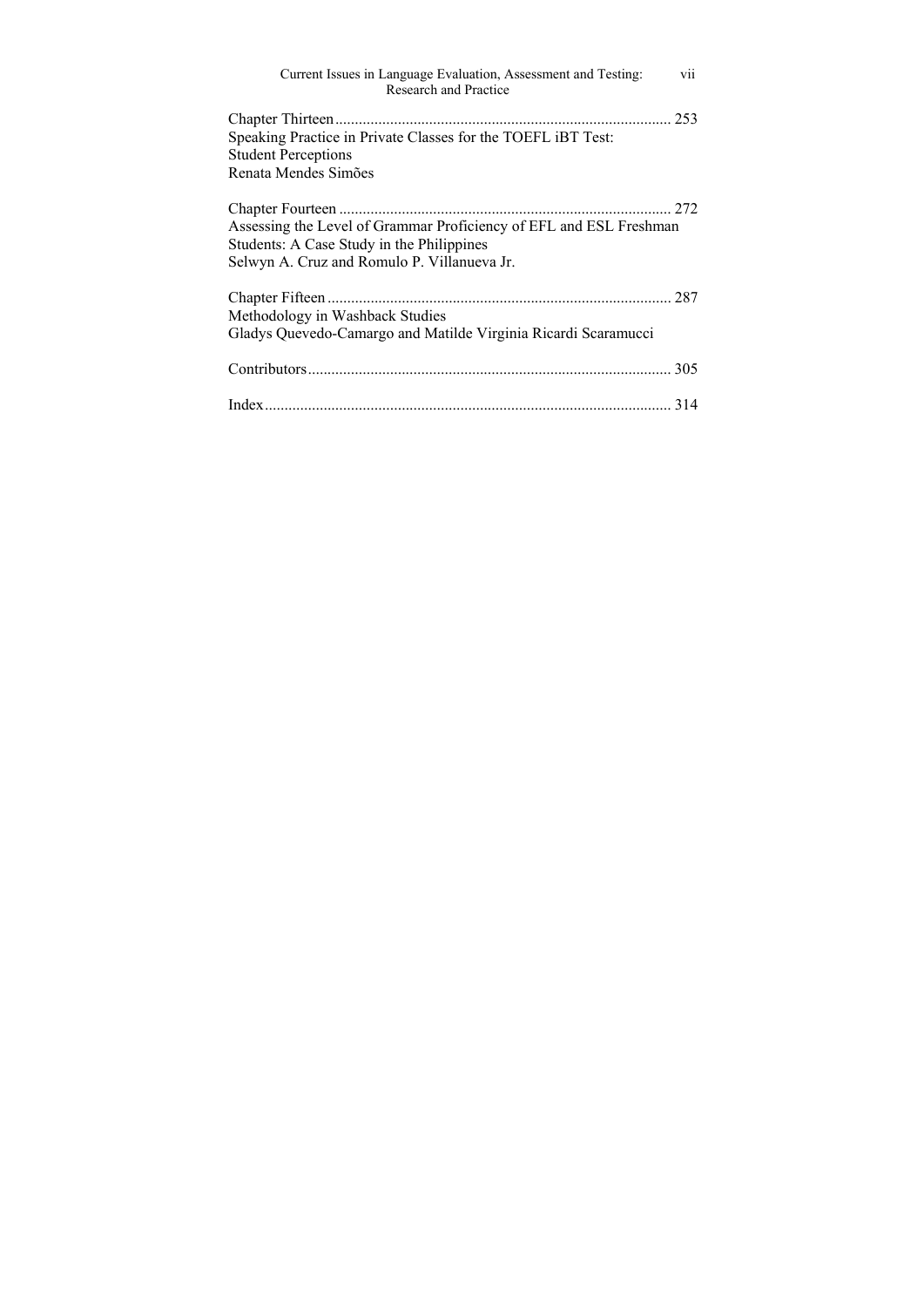## LIST OF TABLES

| Table $1-1$ : | Descriptive statistics for 50 cloze passages and                                                     |
|---------------|------------------------------------------------------------------------------------------------------|
|               | reliability-Japan sample (adapted and expanded from<br>Brown, 1998).                                 |
| Table $1-2$ : | Descriptive statistics for 50 cloze passages<br>and                                                  |
|               | reliability–Russia sample (adapted and expanded from                                                 |
|               | Brown, 1998).                                                                                        |
| Table $1-3$ : | Frequencies and percentages of tests that functioned well                                            |
|               | or poorly in terms of internal consistency reliability.                                              |
| Table $1-4$ : | Frequencies and percentages of items that functioned                                                 |
|               | well in terms of Item Facility $(IF)$ .                                                              |
| Table $1-5$ : | Frequencies and percentages of items that functioned                                                 |
|               | well in terms of Item Discrimination (ID).                                                           |
| Table 1-6:    | Summary fit statistics for analyses of 1,496 items by                                                |
|               | country of origin.                                                                                   |
| Table 1-7:    | Vertical rulers for test taker ability, test version                                                 |
|               | difficulty, and test item difficulty for Japan.                                                      |
| Table 1-8:    | Vertical rulers for test taker ability, test version                                                 |
|               | difficulty, and test item difficulty for Russia.                                                     |
| Table 1-9:    | Frequencies and percentages of items that functioned                                                 |
|               | well in terms of CTT ID and Rasch Fit.                                                               |
| Table 1-10:   | Item misfit by linguistic background for different parts                                             |
|               | of speech for 1,496 items.                                                                           |
| Table 1-11:   | Item misfit for word type (content $&$ function) in the                                              |
|               | Japan and Russia data for 1,496 items.                                                               |
| Table 1-12:   | Item misfit for word origin (Latinate $&$ Germanic) in the<br>Russia and Japan data for 1,496 Items. |
| Table 1-13:   | Item misfit as a function of word frequency (in the                                                  |
|               | Brown Corpus found in Francis & Kučera, 1979) in the                                                 |
|               | Japan and Russia data for 1,496 items.                                                               |
| Table $2-1$ : | Descriptors of overall reading comprehension (Source:                                                |
|               | Council of Europe, 2001, p. 69).                                                                     |
| Table $2-2$ : | Item difficulty levels and required proficiency in the                                               |
|               | placement test.                                                                                      |
| Table 2-3:    | Description of imaginary test items.                                                                 |
|               |                                                                                                      |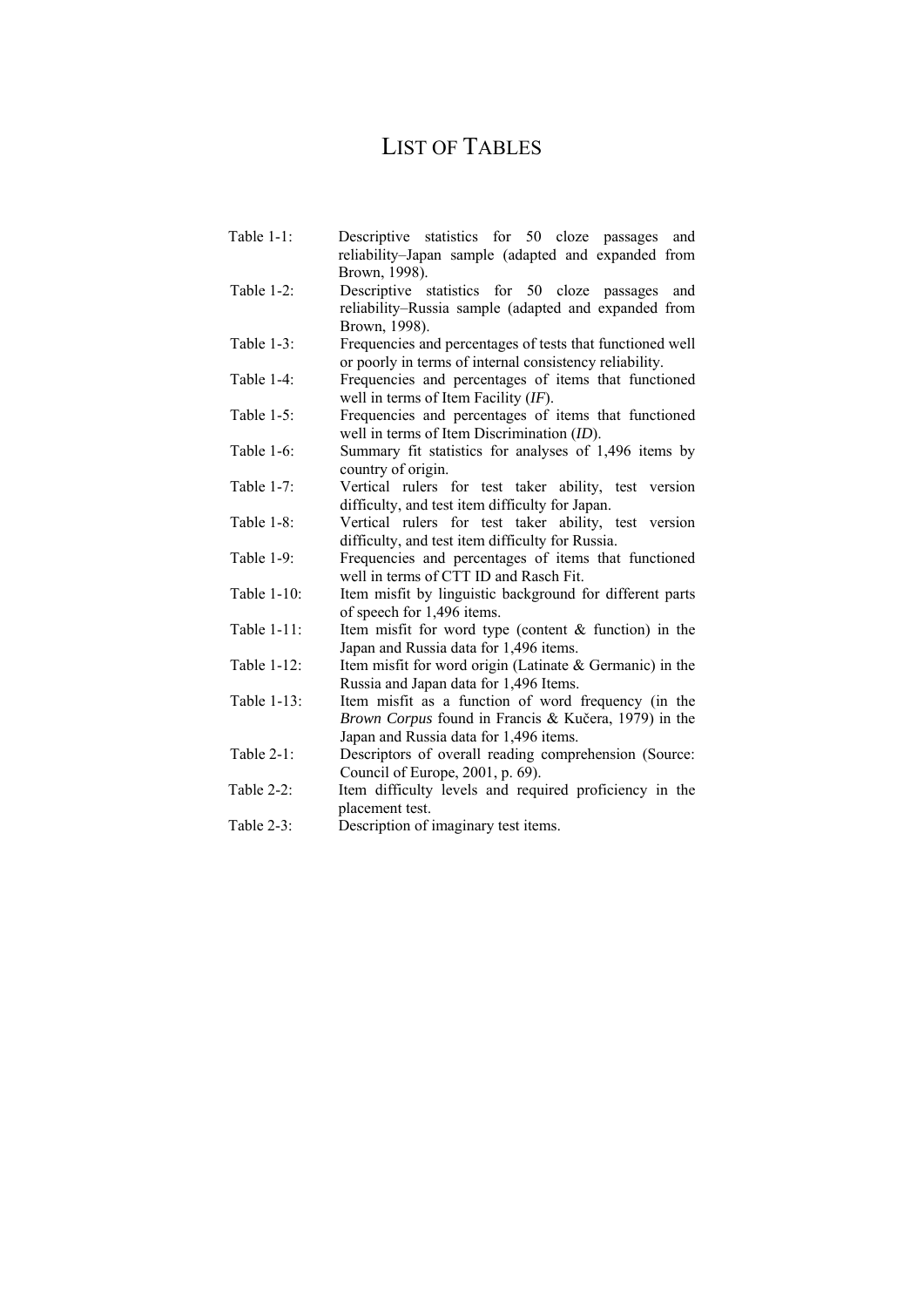|               | Current Issues in Language Evaluation, Assessment and Testing:<br>ix<br>Research and Practice |
|---------------|-----------------------------------------------------------------------------------------------|
| Table $2-4$ : | Summary report of a candidate (Adapted from Linacre<br>1987, p. 25).                          |
| Table 2-5:    | Simulation 1.                                                                                 |
| Table $2-6$ : | Simulation 2.                                                                                 |
| Table 2-7:    | Item difficulty and responses (arranged in the order of                                       |
|               | difficulty levels).                                                                           |
| Table 2-8:    | Statistics of the candidates' proficiency levels and<br>confidence intervals.                 |
| Table 2-9:    | Item difficulty and responses by exact scoring.                                               |
| Table 2-10:   | Adjusted responses for Candidate A (part).                                                    |
| Table 2-11:   | Adjusted responses for Candidate B (part).                                                    |
| Table 2-12:   | Comparison of estimated proficiency<br>levels<br>and                                          |
|               | confidence intervals.                                                                         |
| Table 3-1:    | Demographic information for study participants.                                               |
| Table $3-2$ : | Receptive language ability as indexed by The Rossetti                                         |
|               | (1990) Language Comprehension subtest.                                                        |
| Table $3-3$ : | Expressive language ability as indexed by The Rossetti                                        |
|               | (1990) Language Expression subtest.                                                           |
| Table 5-1:    | Participant information.                                                                      |
| Table 5-2:    | Distribution of the sample words across the AWL                                               |
|               | Levels.                                                                                       |
| Table $5-3$ : | Omitted AWL words with Level information.                                                     |
| Table 5-4:    | Pseudowords with Level information and the original                                           |
|               | AWL words.                                                                                    |
| Table 5-5:    | Descriptive statistics (freshmen = 50, seniors = 39).                                         |
| Table $5-6$ : | Comparison between freshmen and seniors in their                                              |
|               | knowledge of non-omitted/omitted academic words                                               |
|               | using ANOVA.                                                                                  |
| Table $5-7$ : | Reliability analysis.                                                                         |
| Table 5-8:    | Descriptive statistics for the 52 and 38 omitted items.                                       |
| Table 5-9:    | Omitted academic words and their COCA ranks and<br>frequencies.                               |
| Table $6-1$ : | Reasons for choice of components (more than one                                               |
|               | answer possible).                                                                             |
| Table $6-2$ : | Effects of the self-assessment on participants (more than                                     |
|               | one answer possible).                                                                         |
| Table $6-3$ : | Comparison of studies on learner autonomy.                                                    |
| Table 7-1:    | Student participants in the study.                                                            |
| Table 7-2:    | Demographic data of case study participants.                                                  |
| Table 7-3:    | Phases of treatment in the junior high school.                                                |
| Table 7-4:    | Independent samples test of LA and its subscales.                                             |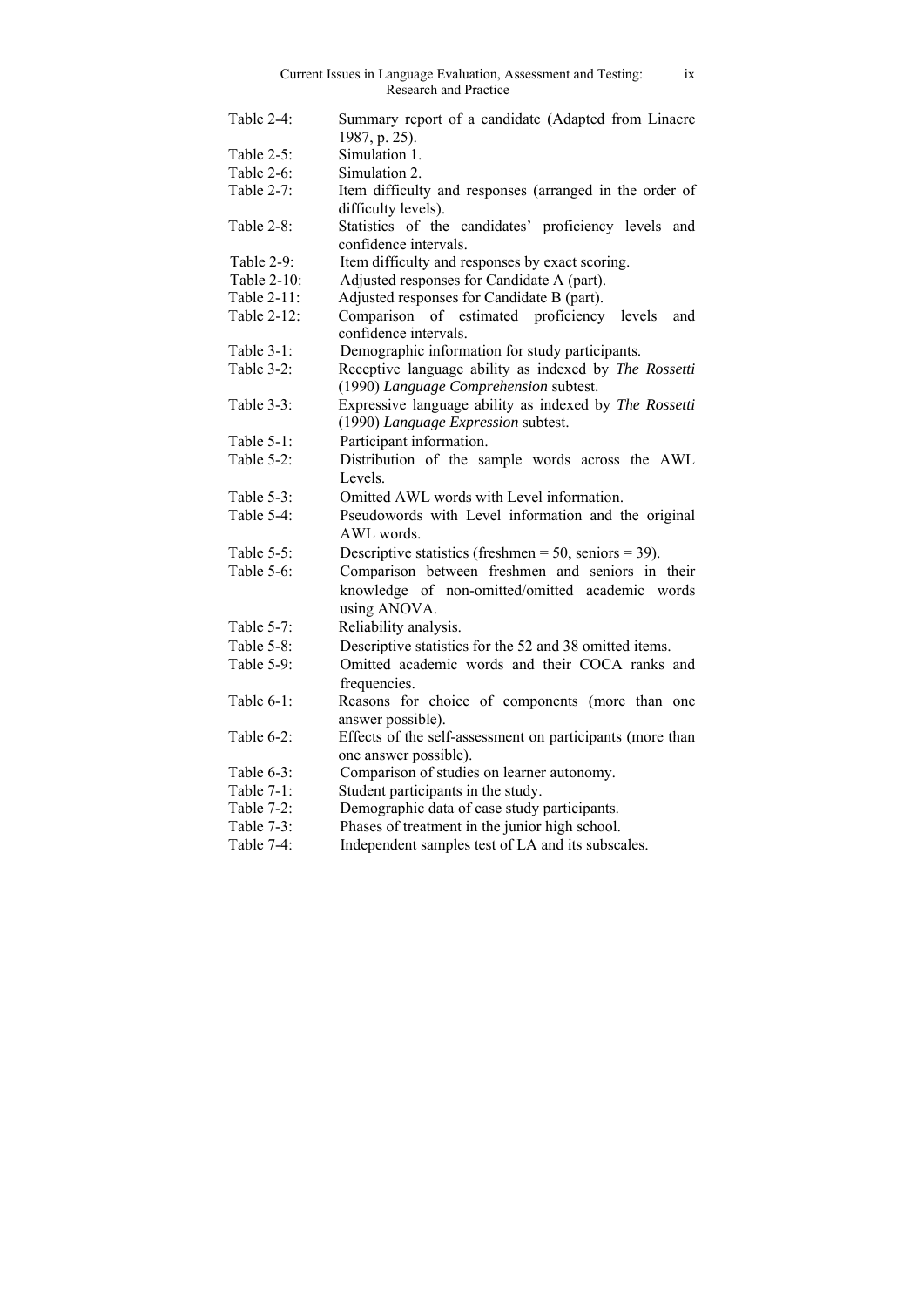Table 7-5: Planning and reflecting. Table 7-6: Alice's monthly learning plan (A-P1-9). Table 7-7: David's weekly plan.<br>Table 8-1: AARP assessment over AARP assessment overview (Writing 1 and Writing 2). Table 8-2: AARP assessment overview (Oral Presentation). Table 8-3: AARP mean scores for Writing 2, for Groups C and D, with ANOVA results for self-assessment variations. Table 8-4: Paired *t*-test results for Writing 2 self-assessment Variations (AY2). Table 8-5: Responses to questions about peer- and self-assessment. Table 8-6: Modified extract from the AARP model showing the relationship between assessment and degrees of autonomy (Based on Everhard 2014, 2015a; Harris & Bell, 1990). Table 9-1: Example performance indicator and achievement indicators (Source: TESOL 2010, p. 69). Table 9-2: Criteria for the external review of the indicators and the **MCIs**. Table 10-1: Marks in the FCE and in the TEPOLI (Source: Baffi-Bonvino, 2007, pp. 276-277). Table 10-2: Grammatical accuracy as measured in TEPOLI (Source: Borges-Almeida & Consolo, 2010). Table 10-3: Grammatical complexity as measured in TEPOLI (Source: Borges-Almeida & Consolo, 2010). Table 11-1: Correlation coefficient (effect size) values for lexical errors. Table 12-1: Correlations between strategy use, gender and ethnicity. Table 12-2: Results of the error analysis. Table 12-3: Correlation between strategy use and language proficiency. Table 13-1: Classification of production variables in oral communication tasks (Adapted from Ellis, 2003, p. 117). Table 13-2: Data collection procedures in each phase of the study. Table 13-3: Student perceptions of their language skills before the course. Table 13-4: Change in students' perceptions  $(N = 17)$ . Table 13-5: Average perceived overall improvement in language skills. Table 13-6: Students' final TOEFL iBT score. Table 13-7: Comparative table of the TOEFL iBT scores. Table 14-1: A scale for measuring grammar proficiency.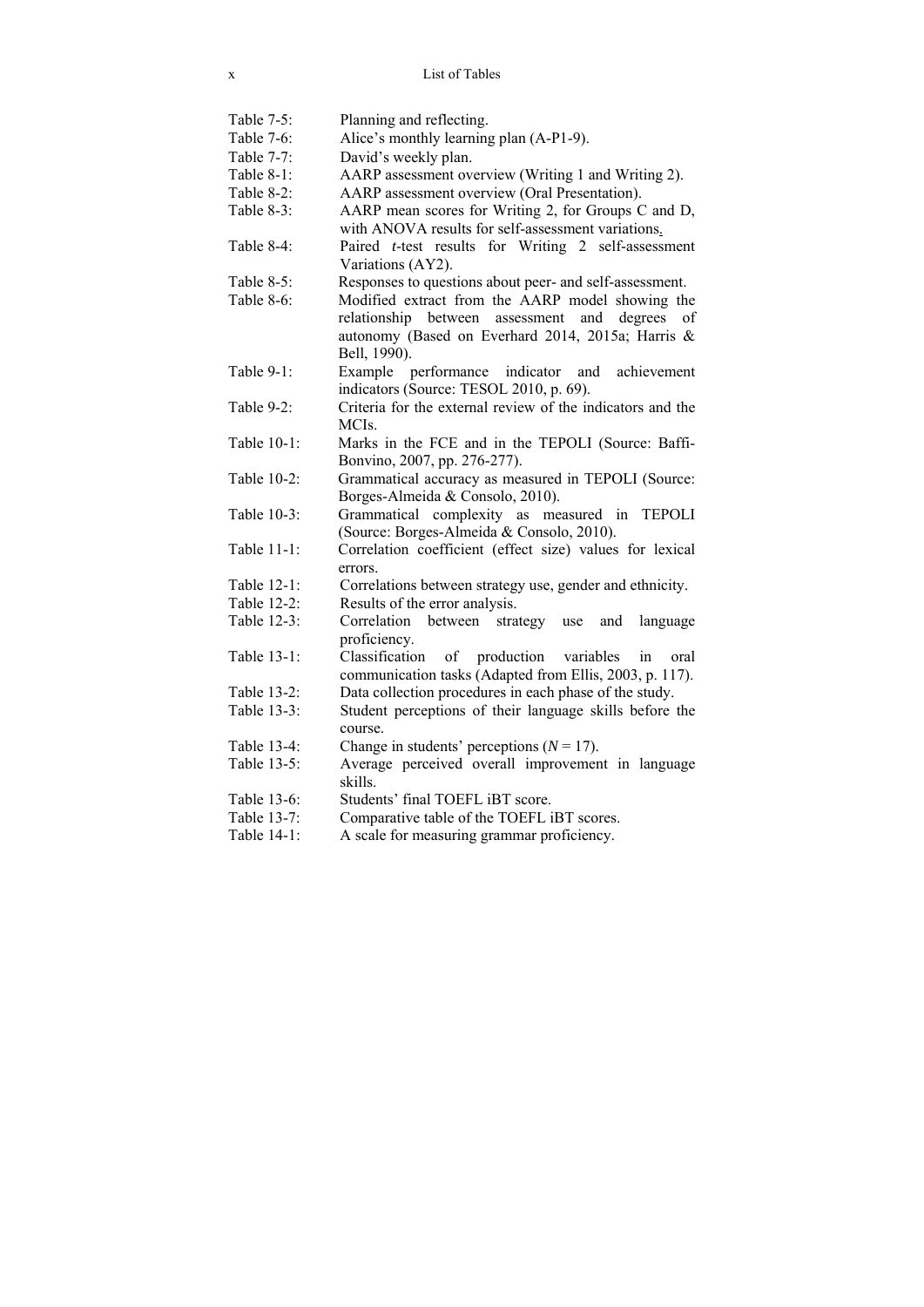|                | Current Issues in Language Evaluation, Assessment and Testing:<br>X1<br><b>Research and Practice</b> |
|----------------|------------------------------------------------------------------------------------------------------|
| Table $14-2$ : | Mean and standard deviation of participants' total score<br>based on nationality.                    |
| Table $14-3$ : | Means and standard deviations for the ESL participants.                                              |
| Table 14-4:    | Means and standard deviations for the EFL participants.                                              |
| Table 15-1:    | Studies distributed by continent.                                                                    |
| Table $15-2$ : | Number of instruments used in the studies.                                                           |
|                |                                                                                                      |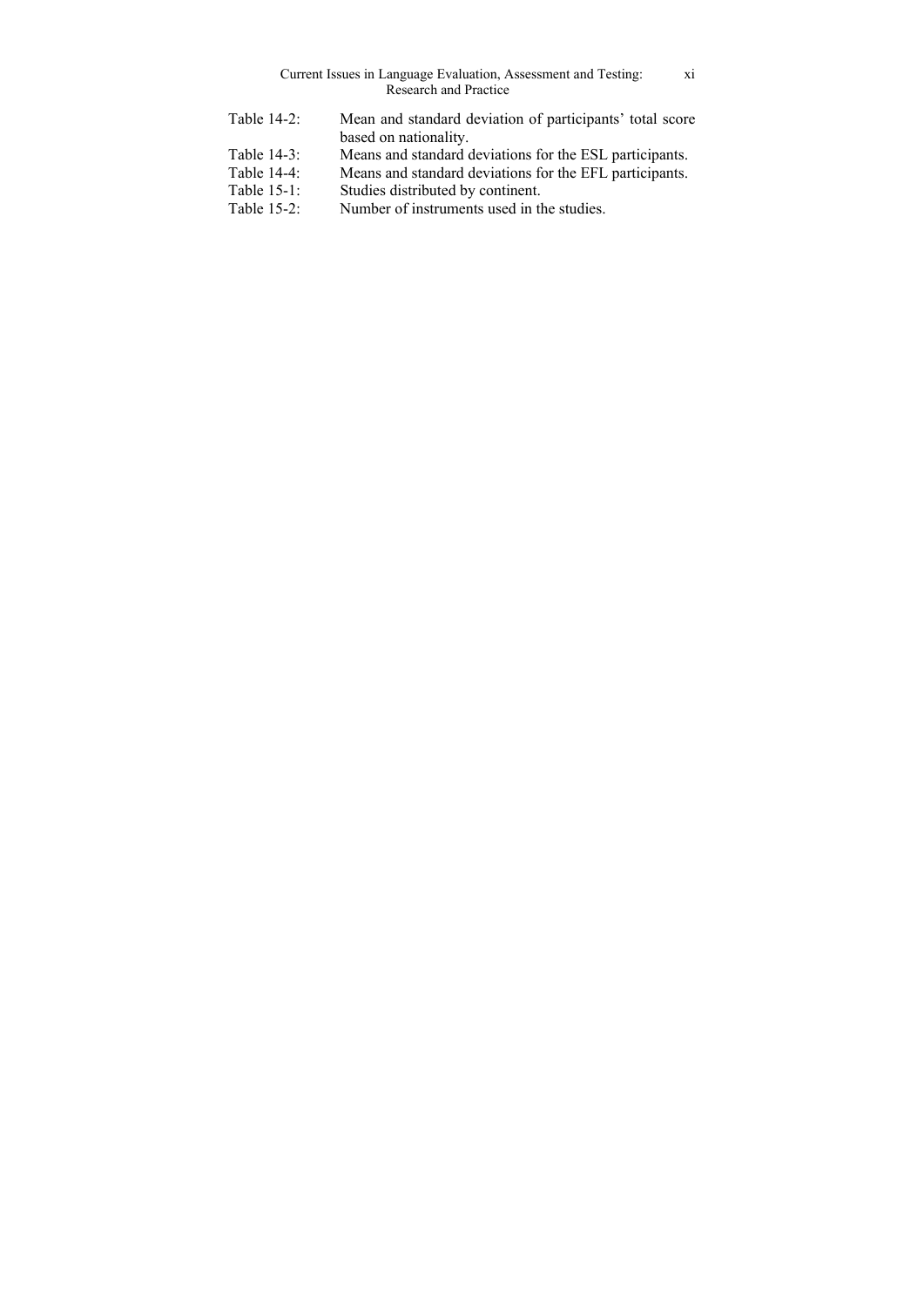## LIST OF FIGURES

| Figure 2-1:     | Sample representation of logistic regression analysis of a<br>test item (Adapted from Amma, 2001).                                                                                                                                                                                                 |
|-----------------|----------------------------------------------------------------------------------------------------------------------------------------------------------------------------------------------------------------------------------------------------------------------------------------------------|
| Figure $2-2$ :  | Sample representation of logistic regression analysis of a<br>candidate (Adapted from Amma, 1990).                                                                                                                                                                                                 |
| Figure 2-3:     | Logistic regression analysis of Simulation 1.                                                                                                                                                                                                                                                      |
| Figure 2-4:     | Logistic regression analysis of Simulation 2.                                                                                                                                                                                                                                                      |
| Figure 2-5:     | Logistic fit of Candidate A with confidence interval.                                                                                                                                                                                                                                              |
|                 | Bottom layer $=$ 'fail'.                                                                                                                                                                                                                                                                           |
| Figure 2-6:     | Logistic fit of Candidate B with confidence interval.<br>Bottom layer = 'fail'.                                                                                                                                                                                                                    |
| Figure 3-1:     | Participants' receptive language assessment results using<br>The Rossetti (1990) Language Comprehension subtest.<br>Error bars represent standard errors and asterisks indicate<br>significant differences at $p < .05$ .                                                                          |
| Figure 3-2:     | Participants' expressive language assessment results<br>using The Rossetti (1990) Language Expression subtest.<br>Error bars represent standard errors and asterisks indicate<br>significant differences at $p < .05$ .                                                                            |
| Figure 3-3:     | delay in primary-language-only<br>Percent<br>language<br>assessment and in dual-language assessment using The<br>Rossetti (1990) Language Comprehension and Language<br>Expression subtests. Error bars represent standard errors<br>and asterisks indicate significant differences at $p < .05$ . |
| Figure 4-1:     | An example from the SILL questionnaire employing the<br>[01] bar for frequency and confidence.                                                                                                                                                                                                     |
| Figure 6-1:     | The dynamic model of learner autonomy (Source:<br>Tassinari, 2010, p. 203).                                                                                                                                                                                                                        |
| Figure $7-1$ :  | The process of the ELP practice.                                                                                                                                                                                                                                                                   |
| Figure 9-1:     | Project stages.                                                                                                                                                                                                                                                                                    |
| Figure $10-1$ : | The EPPLE examination, Oral Test, Part 1.                                                                                                                                                                                                                                                          |
| Figure $10-2$ : | The EPPLE examination, Oral Test, Part 3.                                                                                                                                                                                                                                                          |
| Figure 13-1:    | Difficulties with language at the course $(N = 17)$ .                                                                                                                                                                                                                                              |
| Figure 13-2:    | Student perceptions of their language ability at the end<br>of the course $(N = 17)$ .                                                                                                                                                                                                             |
| Figure $13-3$ : | Student self-perceived learning ( $N = 17$ ).                                                                                                                                                                                                                                                      |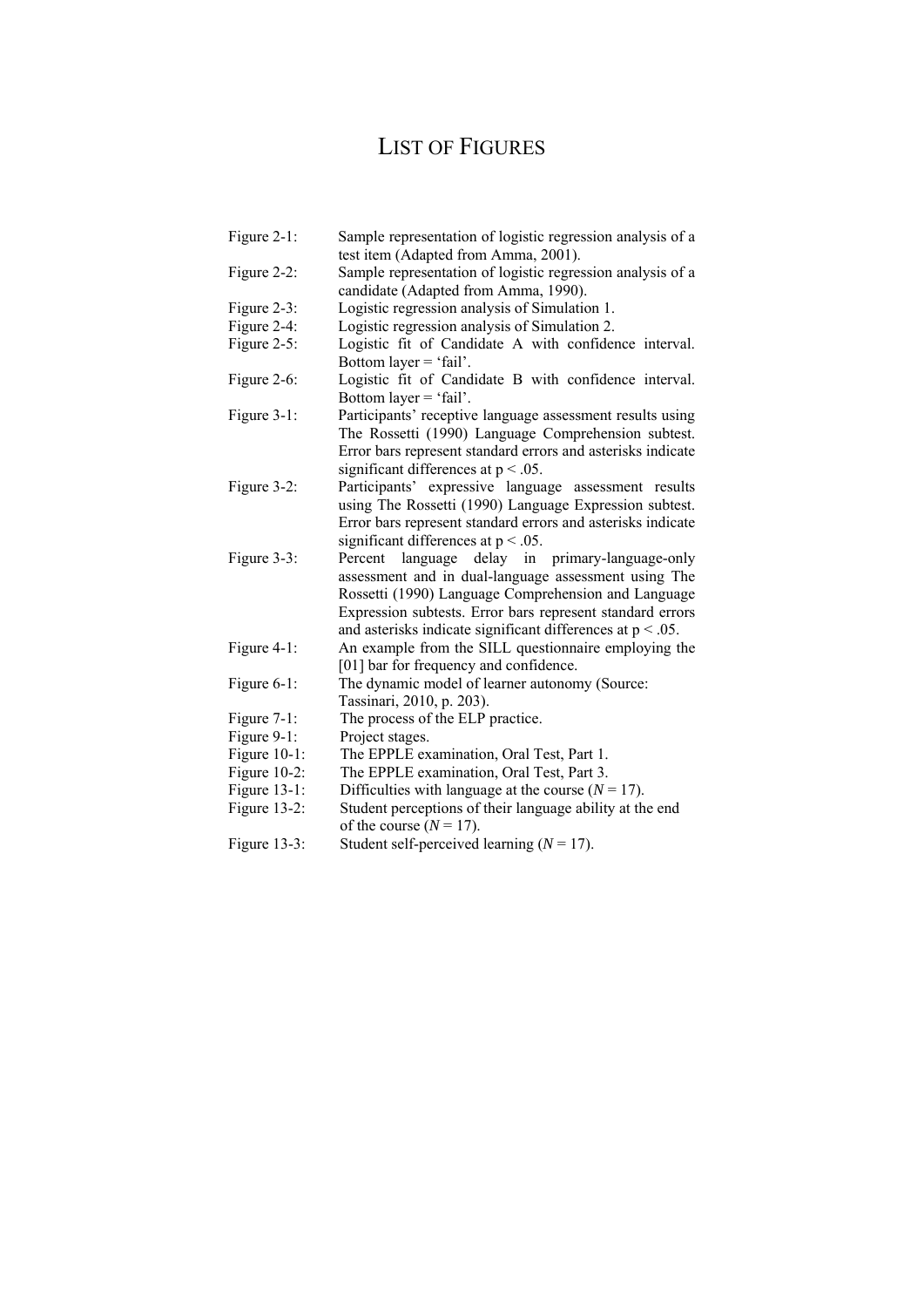| Current Issues in Language Evaluation, Assessment and Testing: | .<br><b>X111</b> |
|----------------------------------------------------------------|------------------|
| Research and Practice                                          |                  |

| Figure $13-4$ : | Students' perceptions of their language skills before the<br>course $(N = 17)$ . |
|-----------------|----------------------------------------------------------------------------------|
| Figure $13-5$ : | Students' perceptions of their language skills after the<br>course $(N = 17)$ .  |
| Figure $13-6$ : | Student improvement in Task 1 and Task 2 ( $N = 17$ ).                           |
| Figure $15-1$ : | Studies per year of publication.                                                 |
| Figure $15-2$ : | Data-collection instruments in the reviewed studies.                             |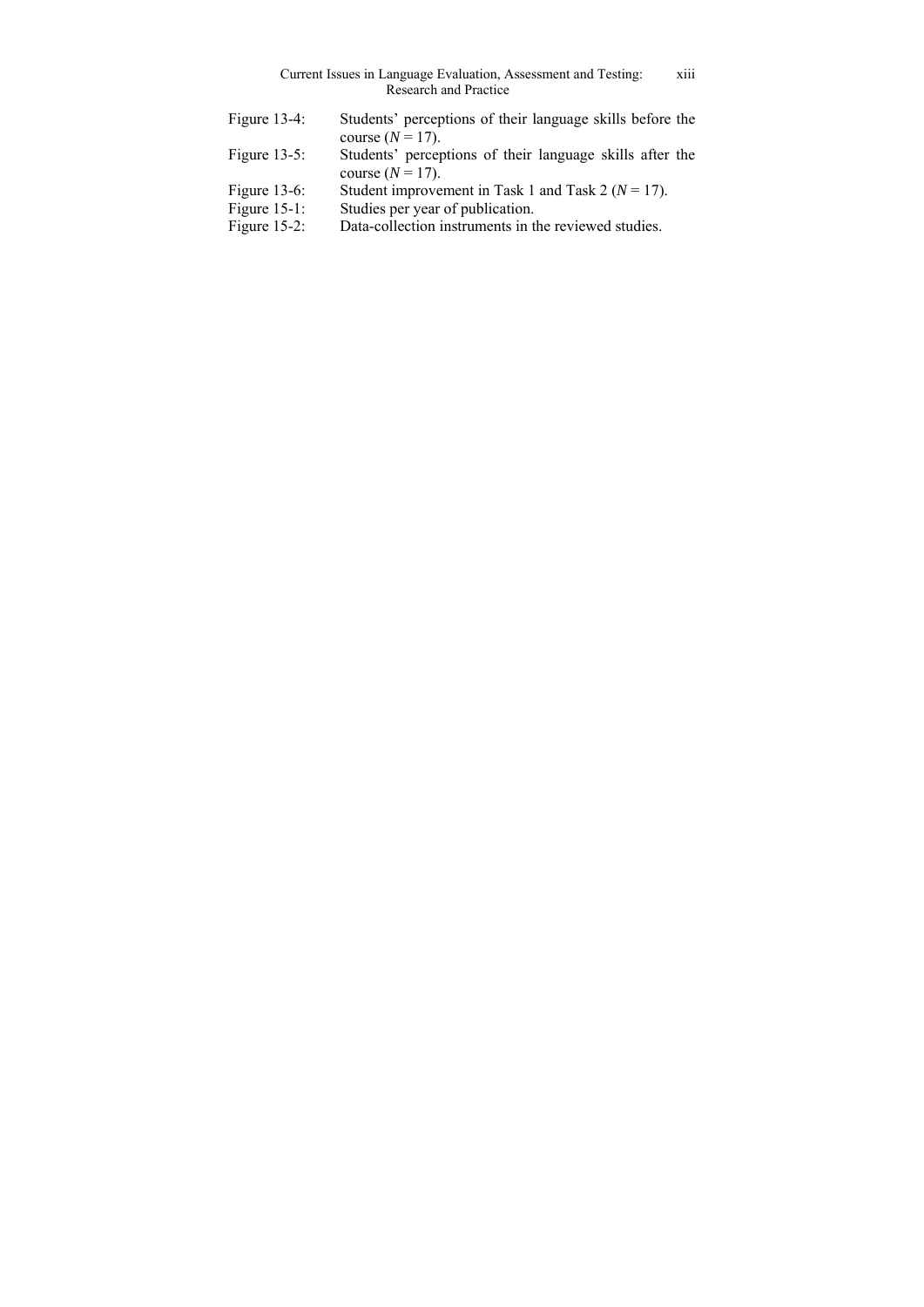### LIST OF APPENDICES

- Appendix 1-A: List of participating universities.<br>Appendix 1-B: Example cloze test (Adapted from
- Appendix 1-B: Example cloze test (Adapted from Brown, 1989).<br>Appendix 1-C: Actual word frequencies.
- 
- Appendix 1-C: Actual word frequencies.<br>Appendix 1-D: FACETS input file for 50 FACETS input file for 50 cloze tests with 10 anchor items.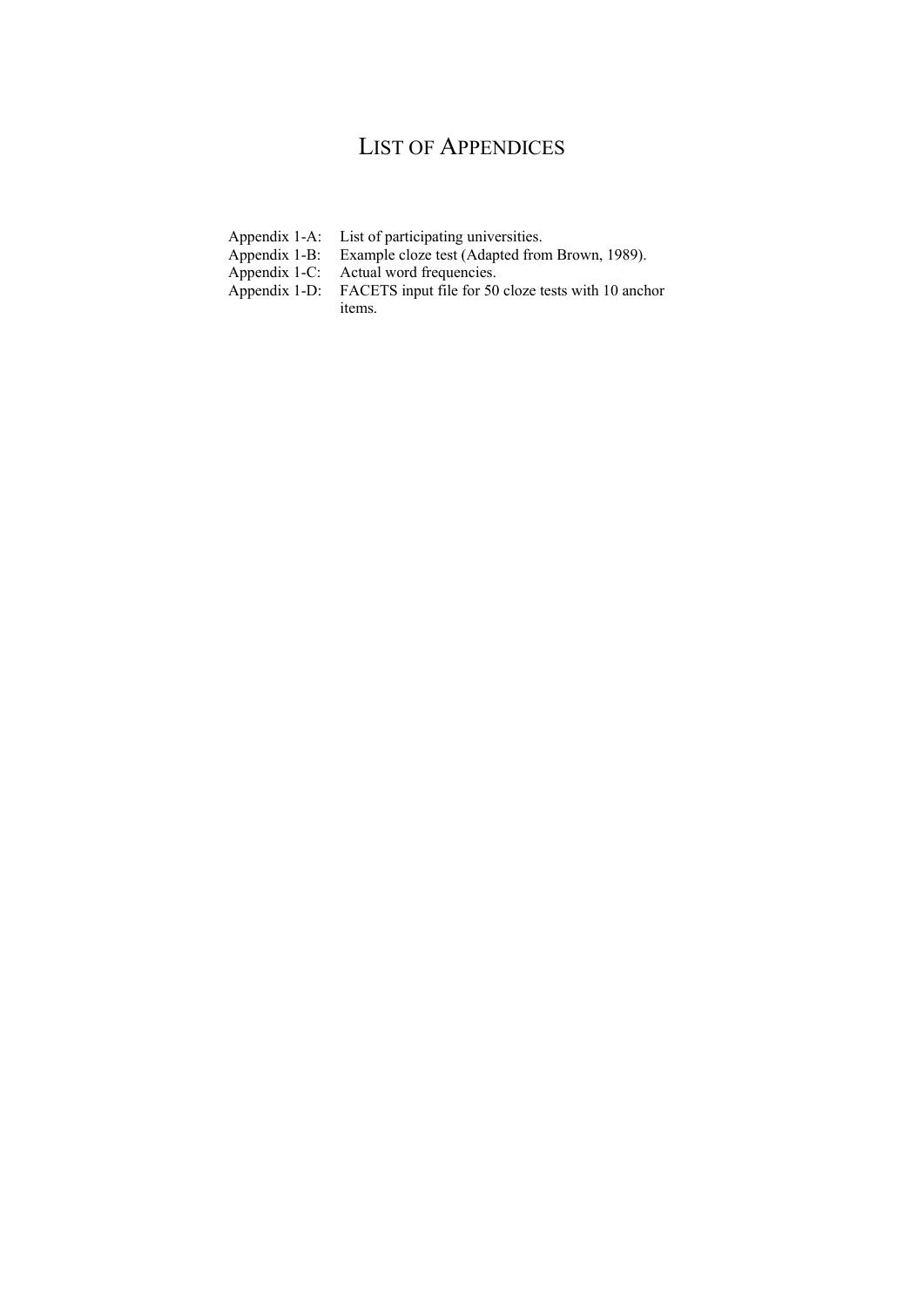## LIST OF ABBREVIATIONS

| A             | Self-Assessor (in Tukey-Kramer formulae)        |
|---------------|-------------------------------------------------|
| AARP          | <b>Assessment for Autonomy Research Project</b> |
| <b>ANOVA</b>  | One-way Analysis of Variance                    |
| AS-unit       | Analysis of Speech Unit                         |
| <b>ASC</b>    | Ascendente (rising intonation)                  |
| <b>ASHA</b>   | American Speech-Language-Hearing Association    |
| AUTh          | Aristotle University of Thessaloniki            |
| AVL           | Academic Vocabulary List                        |
| AWL           | Academic Word List                              |
| AY            | Academic Year                                   |
| B             | Peer-Assessor (in Tukey-Kramer formulae)        |
| <b>BNC</b>    | <b>British National Corpus</b>                  |
| $\mathcal{C}$ | Teacher-Assessor (in Tukey-Kramer formulae)     |
| <b>CAEP</b>   | Council for the Accreditation of Educator       |
|               | Preparation                                     |
| <b>CAPES</b>  | Coordenação de Aperfeiçoamento de Pessoal do    |
|               | Ensino Superior - Brazilian Agency for the      |
|               | Development of Graduate Studies                 |
| <b>CEEC</b>   | College Entrance and Examination Center         |
| <b>CEFR</b>   | Common European Framework of Reference          |
| <b>CEPA</b>   | Common Educational Proficiency Assessment       |
| CG            | Control Group                                   |
| CI            | Confidence Interval                             |
| <b>CILL</b>   | Centre for Independent Language Learning        |
| <b>CNPq</b>   | Conselho Nacional de Desenvolvimento            |
|               | Científico e Tecnológico                        |
| <b>COCA</b>   | Corpus of Contemporary American English         |
| Comm Arts 1   | Communication Arts and Skills 1                 |
| Corr. Coeff.  | <b>Correlation Coefficient</b>                  |
| <b>CRAPEL</b> | Centre de Recherches et d'Applications          |
|               | Pédagogiques en Langues                         |
| <b>CTT</b>    | <b>Classical Test Theory</b>                    |
| EAL           | English as an additional language               |
| EFL           | English as a Foreign Language                   |
| EG            | <b>Experimental Group</b>                       |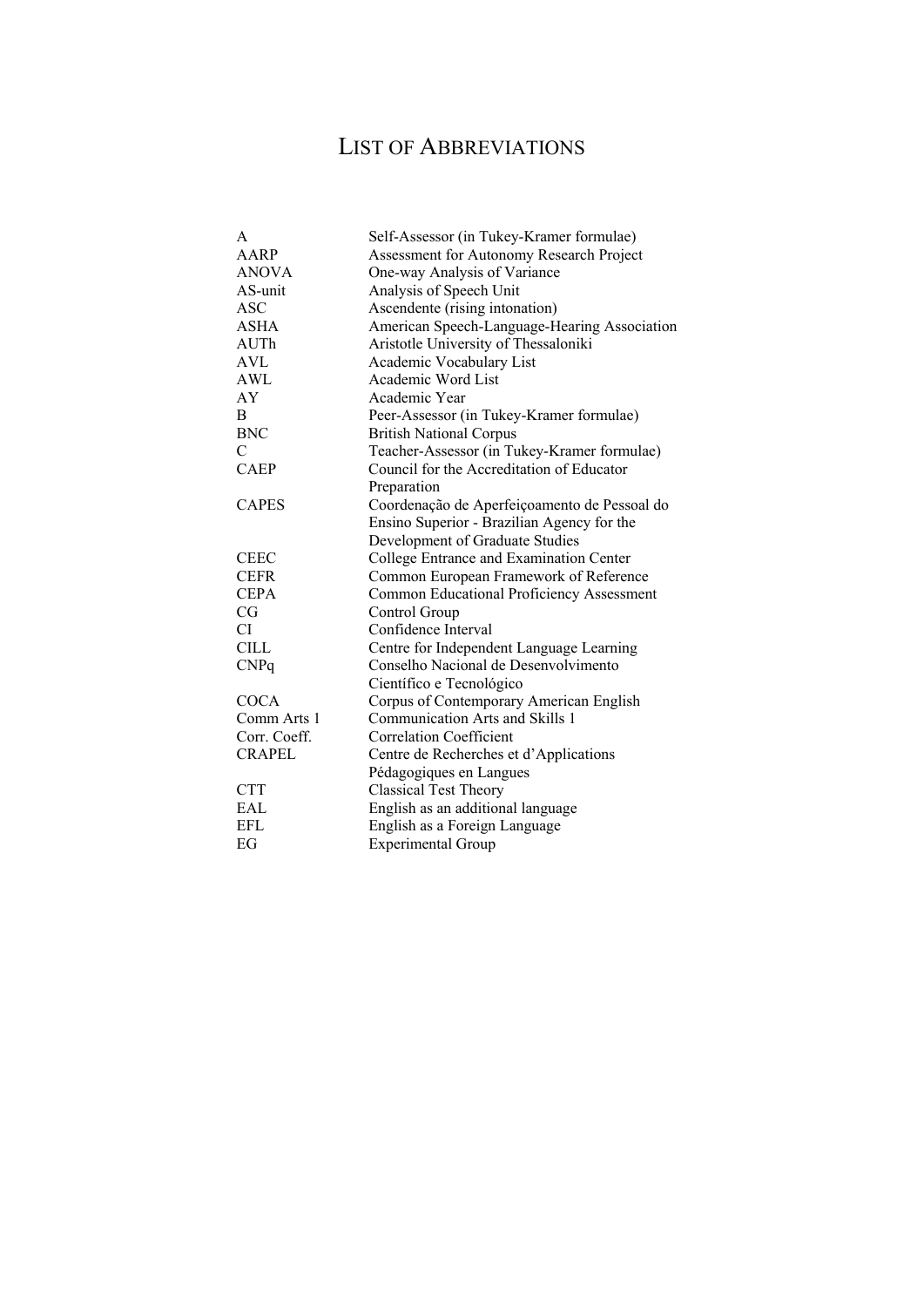| XV1               | List of Abbrerviations                           |  |  |  |  |
|-------------------|--------------------------------------------------|--|--|--|--|
|                   |                                                  |  |  |  |  |
| ELF               | English as a Lingua Franca                       |  |  |  |  |
| ELL               | English Language Learners/Learning               |  |  |  |  |
| <b>ELP</b>        | English Learning Portfolio                       |  |  |  |  |
| <b>ELT</b>        | <b>English Language Teaching</b>                 |  |  |  |  |
| EMI               | <b>English Medium Instruction</b>                |  |  |  |  |
| <b>ENAPLE-CCC</b> | Ensino e Aprendizagem de Língua Estrangeira:     |  |  |  |  |
|                   | Crenças, construtos e competências               |  |  |  |  |
| Eng AN            | Introduction to Language Arts                    |  |  |  |  |
| <b>EPPLE</b>      | Exame de Proficiência para Professores de Língua |  |  |  |  |
|                   | Estrangeira                                      |  |  |  |  |
| <b>ERWL</b>       | English Reference Word List                      |  |  |  |  |
| ESL               | English as a Second Language                     |  |  |  |  |
| <b>ESOL</b>       | English for Speakers of Other Languages          |  |  |  |  |
| ESP               | <b>English for Specific Purposes</b>             |  |  |  |  |
| <b>ETS</b>        | <b>Educational Testing Service</b>               |  |  |  |  |
| F                 | Female                                           |  |  |  |  |
| <b>FATEC</b>      | Faculdades de Tecnologia                         |  |  |  |  |
| FCE               | First Certificate in English                     |  |  |  |  |
| FEU               | Far Eastern University                           |  |  |  |  |
| FL                | Foreign Language                                 |  |  |  |  |
| <b>FUB</b>        | Freie Universität Berlin                         |  |  |  |  |
| <b>GSEAT</b>      | General Scholastic English Ability Test          |  |  |  |  |
| GSL               | General Service List                             |  |  |  |  |
| HЕ                | <b>Higher Education</b>                          |  |  |  |  |
| ID                | Item Discrimination                              |  |  |  |  |
| <b>IELTS</b>      | International English Language Testing System    |  |  |  |  |
| IF                | Item Facility                                    |  |  |  |  |
| <b>INCOMP</b>     | Incomprehensible                                 |  |  |  |  |
| <b>IRT</b>        | Item Response Theory                             |  |  |  |  |
| L2                | Second Language                                  |  |  |  |  |
| LA                | Learner Autonomy                                 |  |  |  |  |
| <b>LLS</b>        | Language Learning Strategies                     |  |  |  |  |
| <b>LPFLT</b>      | Language Proficiency of Foreign Language         |  |  |  |  |
|                   | Teachers                                         |  |  |  |  |
| M                 | Male                                             |  |  |  |  |
| Max               | Maximum                                          |  |  |  |  |
| <b>MCI</b>        | Multiple-Choice Item                             |  |  |  |  |
| MENA              | Middle East and North Africa                     |  |  |  |  |
| <b>MFRM</b>       | Many Facet Rasch Measurement                     |  |  |  |  |
| Min               | Minimum                                          |  |  |  |  |
| MOE               | Ministry of Education                            |  |  |  |  |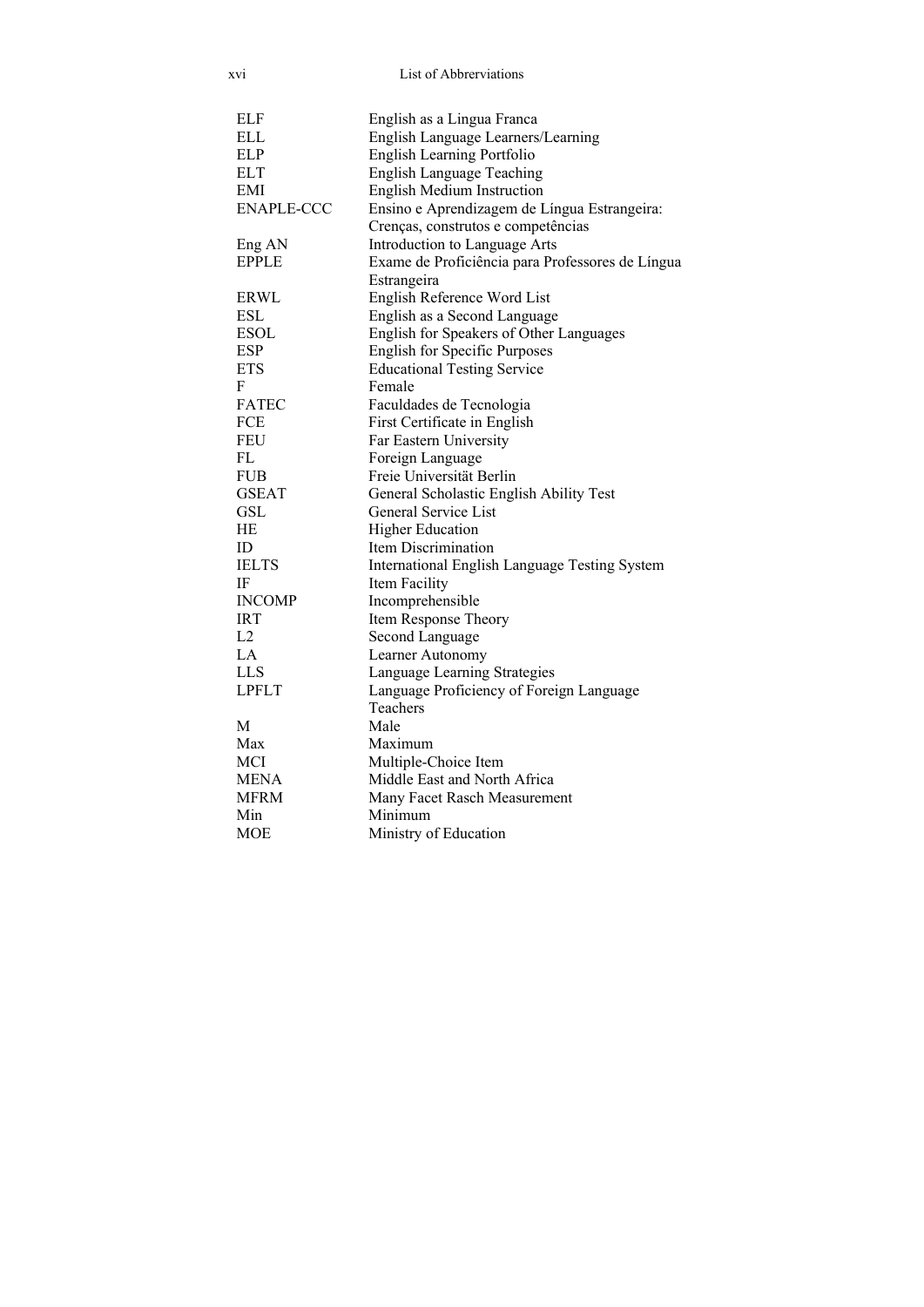| Current Issues in Language Evaluation, Assessment and Testing:<br>xvii<br><b>Research and Practice</b> |                                                 |  |  |  |  |
|--------------------------------------------------------------------------------------------------------|-------------------------------------------------|--|--|--|--|
| N                                                                                                      | Number (of participants)                        |  |  |  |  |
| n.s.                                                                                                   | Non-significant differences in One-way ANOVA    |  |  |  |  |
| <b>NAPO</b>                                                                                            | National Admissions and Placement Office        |  |  |  |  |
| <b>NBPTS</b>                                                                                           | National Board for Professional Teaching        |  |  |  |  |
|                                                                                                        | Standards                                       |  |  |  |  |
| <b>NCATE</b>                                                                                           | National Council for Accreditation of Teacher   |  |  |  |  |
|                                                                                                        | Education                                       |  |  |  |  |
| <b>NECS</b>                                                                                            | National English Curriculum Standards           |  |  |  |  |
| <b>NNS</b>                                                                                             | Non-Native Speakers                             |  |  |  |  |
| <b>NRT</b>                                                                                             | Norm-Referenced Test                            |  |  |  |  |
| <b>NS</b>                                                                                              | Native Speaker                                  |  |  |  |  |
| <b>OPI</b>                                                                                             | Oral Proficiency Interview                      |  |  |  |  |
| <b>OPT</b>                                                                                             | <b>Oxford Placement Test</b>                    |  |  |  |  |
| $P-A$                                                                                                  | Peer-Assessment                                 |  |  |  |  |
| $P-T$                                                                                                  | Peer-Assessment and Teacher Assessment          |  |  |  |  |
| r                                                                                                      | Reliability                                     |  |  |  |  |
| $S-A$                                                                                                  | Self-Assessment                                 |  |  |  |  |
| $S-T$                                                                                                  | Self-Assessment and Teacher Assessment          |  |  |  |  |
| <b>SAT</b>                                                                                             | <b>Scholastic Assessment Test</b>               |  |  |  |  |
| SD                                                                                                     | <b>Standard Deviation</b>                       |  |  |  |  |
| <b>SEM</b>                                                                                             | <b>Standard Error of Measurement</b>            |  |  |  |  |
| Sig.                                                                                                   | Significance                                    |  |  |  |  |
| SILL                                                                                                   | Strategy Inventory for Language Learning        |  |  |  |  |
| <b>SOE</b>                                                                                             | School of English                               |  |  |  |  |
| <b>SPSS</b>                                                                                            | Statistical Package for the Social Sciences     |  |  |  |  |
| <b>SVA</b>                                                                                             | Subject Verb Agreement                          |  |  |  |  |
| T-A                                                                                                    | <b>Teacher Assessment</b>                       |  |  |  |  |
| T-TRI                                                                                                  | <b>TESOL Teacher Readiness Inventory</b>        |  |  |  |  |
| <b>TECOLI</b>                                                                                          | Teste de Compreensão Oral em Língua Italiana    |  |  |  |  |
| <b>TEPOLI</b>                                                                                          | Teste de Proficiência Oral em Língua Inglesa    |  |  |  |  |
| <b>TESOL</b>                                                                                           | Teaching English to Speakers of Other Languages |  |  |  |  |
| The Rossetti                                                                                           | The Rossetti Infant-Toddler Language Scales     |  |  |  |  |
| <b>TOEFL</b>                                                                                           | Test of English as a Foreign Language           |  |  |  |  |
| TOEFL-iBT                                                                                              | Test of English as a Foreign Language-Internet- |  |  |  |  |
|                                                                                                        | based Test                                      |  |  |  |  |
| TOEIC                                                                                                  | Test of English for International Communication |  |  |  |  |
| UEM                                                                                                    | Universidade Estadual de Maringá                |  |  |  |  |
| <b>UERJ</b>                                                                                            | Universidade Estadual do Rio de Janeiro         |  |  |  |  |
| $U$ n $B$                                                                                              | Universidade de Brasília                        |  |  |  |  |
| <b>UNESP</b>                                                                                           | Universidade Estadual Paulista                  |  |  |  |  |
| UNIP                                                                                                   | Universidade Paulista                           |  |  |  |  |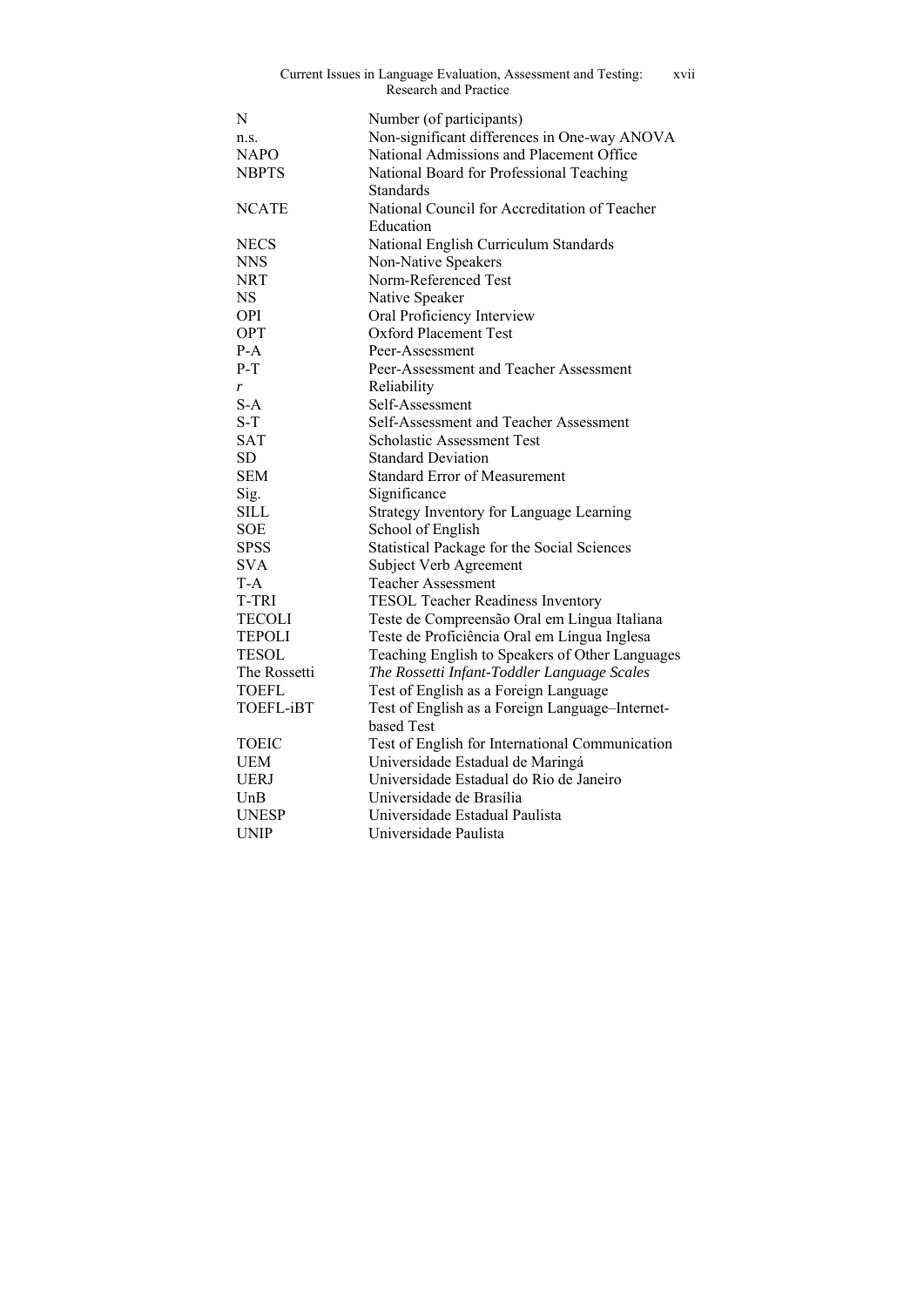| .<br><b>XV111</b>     | List of Abbrerviations                                           |
|-----------------------|------------------------------------------------------------------|
| <b>UNISEB/Estacio</b> | Centro Universitário do Sistema Educacional<br><b>Brasileiro</b> |
| VST                   | Vocabulary Size Test                                             |
| Y/N                   | Yes/No                                                           |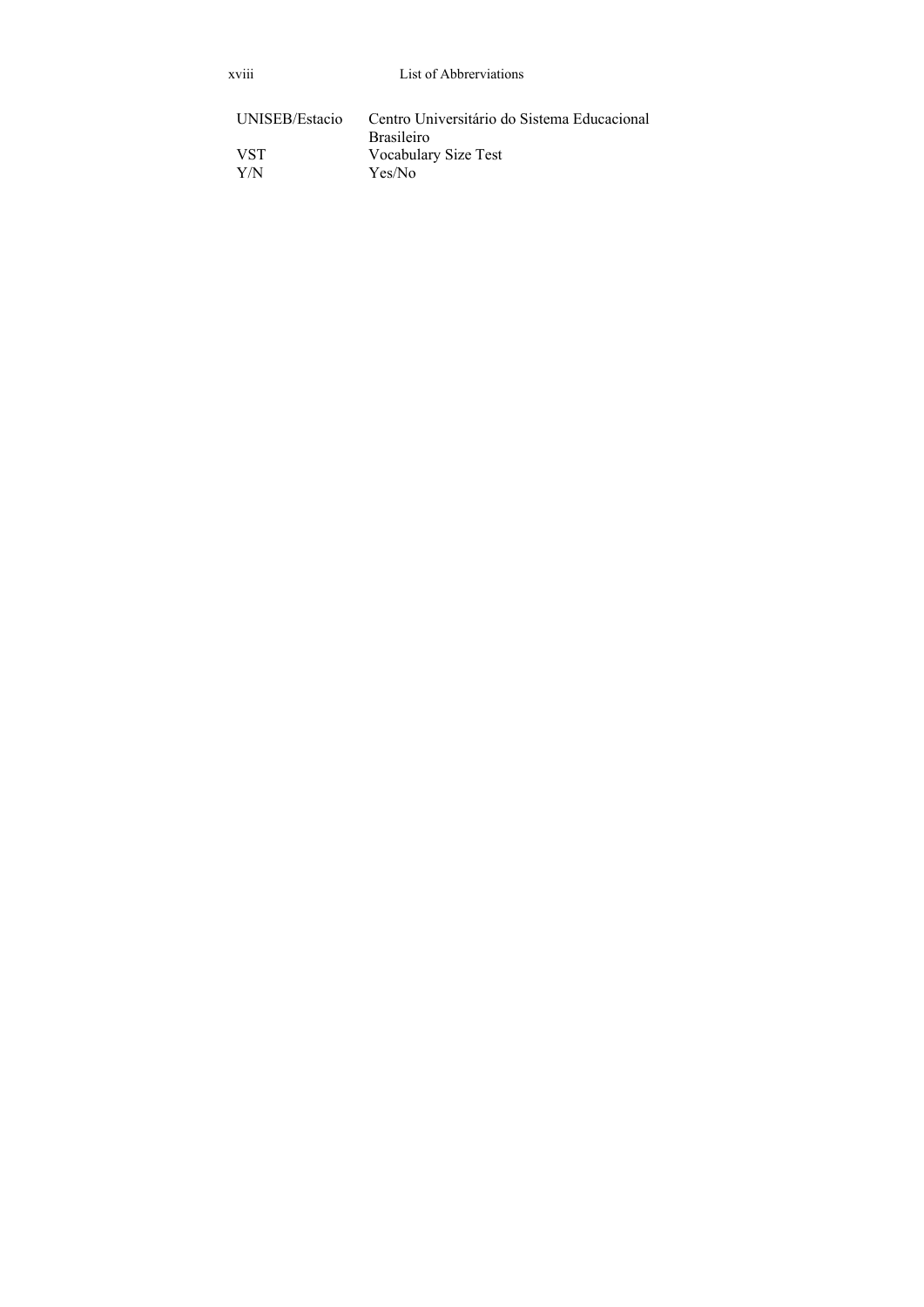### **PREFACE**

Language assessment, whether formative or summative, plays an important role in second language learners' educational experience and learning outcomes. Whether assessment is used for student initial screening, placement, or progression in a language course, it always involves gathering, interpreting and evaluating evidence of learning. Such information collected through the different assessment and evaluation tools allows educators to identify student needs and plan a course of action to address these needs, provides feedback about the effectiveness of teaching practice, guides instruction and curriculum design, and provides accountability for the system.

For language educators, assessment is perhaps one of the most difficult and demanding tasks they have to perform given that designing valid and reliable assessment tools requires specialized skills, while decisions about assessment, especially 'high-stakes' exams, can have a lasting impact on students' progress and life.

Furthermore, in order for assessment to be useful, it must align itself with the mandated standards and academic expectations of the specific context where it occurs. Since no single type of assessment can provide all the information that is necessary to gauge students' progress and language proficiency levels, educators need to incorporate a variety of assessment techniques into their practice and be aware of approaches and methods that can help provide valid and reliable evidence of student learning.

 The edited volume presented here, *Current Issues in Language Evaluation, Assessment and Testing: Research and Practice*, is a collection of papers that address relevant issues in language assessment from a variety of contexts and perspectives. The book is divided into three major sections. The first section addresses *Issues in the Analysis and Modification of Assessment Tools and Tests.* In Chapter One, JD Brown, Jonathan Trace, Gerriet Janssen, and Liudmila Kozhevnikova discuss a comparative study of analyzing cloze tests using Classical Theory Test (CTT) item analysis and multifaceted Rasch analysis. Through the examination and analysis of almost 7,500 cloze tests from university students studying English as a foreign language (EFL) in Japan and Russia, the Rasch analyses proved to be more appropriate than CCT. In Chapter Two, Kazuo Amma proposes using a logistic regression analysis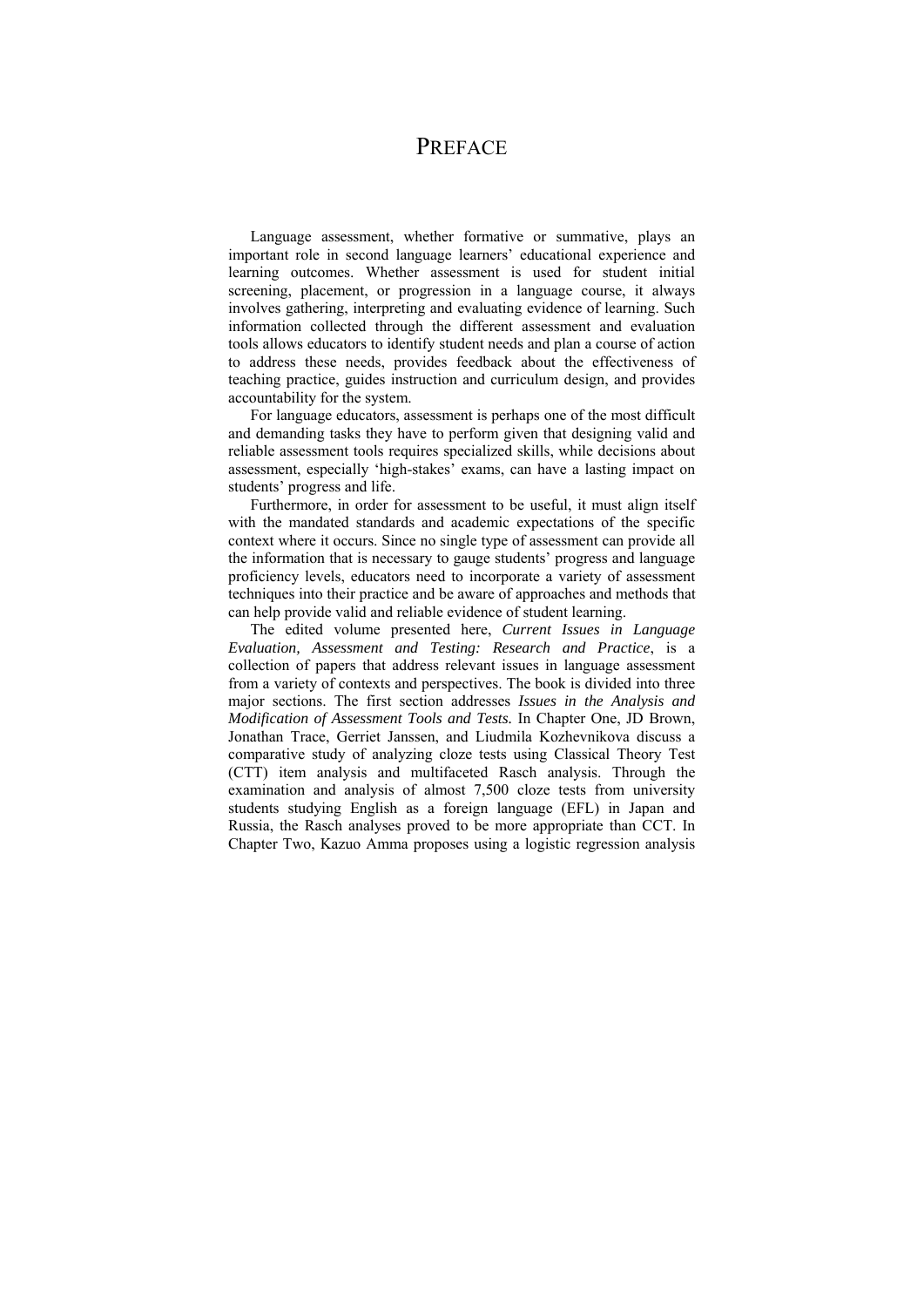with predefined item difficulty levels in order to properly assess a student's true proficiency level and the confidence interval, avoiding the pitfalls that may occur from estimating proficiency based on the total test score. In Chapter Three, Caroline Larson, Sarah Chabal, and Viorica Marian examine the use of *The Rossetti Infant-Toddler Language Scale* with Spanish-English speaking children. Their findings suggest that when the instrument is used in the children's primary language only, their language skills are underestimated and their language delay is overestimated leading to inappropriate Early Intervention referrals. In order to maximize the efficacy, reliability and validity of *The Rossetti*, the researchers recommend administering it in both the primary and the secondary languages of the child. In Chapter Four, Penelope Kambakis-Vougiouklis and Persephone Mamoukari present the results of their investigation of language learning strategy use of Greek EFL students. Their study is a pilot of a modified version of the Strategies Inventory for Language Learning (SILL) using a bar instead of a Likert scale, measuring frequency of strategy use as well as student confidence in the effectiveness of the different strategies, and administering the instrument orally rather than in writing. Their modifications of the SILL allowed them to detect discrepancies in student understanding of language learning strategies and their effectiveness which would not have been otherwise evident, as well as problematic items within the SILL that need further modification prior to future administrations of the instrument. In the last chapter for this section, Chapter Five, Lee-Yen Wang describes the use of a Yes/No test to measure University EFL students' vocabulary acquisition of academic words that were left out of the Ministry-defined vocabulary list for schools in Taiwan. The analyses of the data highlighted the limitations of having a centrally controlled national wordlist.

 The next part of the volume, addresses *Issues in the Creation of Assessment and Evaluation Tools.* In Chapter Six, Maria Giovanna Tassinari discusses the creation of a dynamic model for assessing language learner autonomy and provides evidence of the use of the model with foreign language learners in a German University context. Her findings indicate that the model initiated and maintained pedagogic dialogue between the students and their teachers, raised students' awareness of the different dimensions of learner autonomy, and enhanced their reflexive learning. In Chapter Seven, Beilei Wang describes the use of a threedimensional learner autonomy scale with junior high school EFL students in China. Findings revealed that the use of the English Language Portfolios was conducive to helping students gain learner autonomy. Learner autonomy was also the primary interest of Carol Everhard's study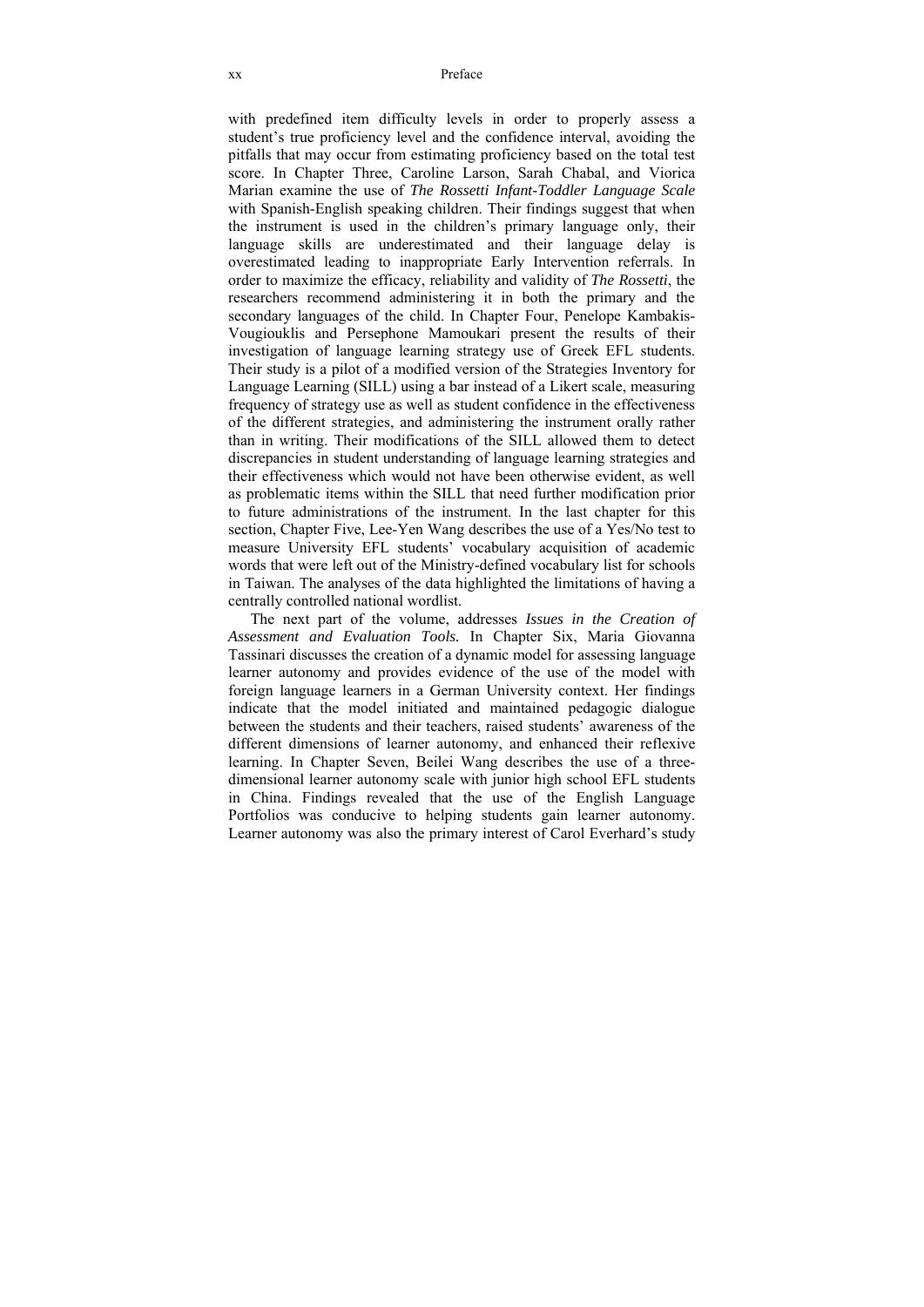#### Current Issues in Language Evaluation, Assessment and Testing: Research and Practice xxi

in Chapter Eight. Greek EFL students in a university context participated in self- and peer-assessment activities of their oral and writing skills over the course of the 5-year study. Findings suggest that the use of such formative assessment techniques activated students' criterial thinking and metacognitive awareness of their learning process. The next two chapters in this section describe the creation of assessment and evaluation tools for measuring teacher proficiency. In Chapter Nine, Sadiq Midraj, Jessica Midraj, Christina Gitsaki, and Christine Coombe describe the process of compiling a contextually relevant resource for independent learning and self-assessment in order to strengthen EFL teachers' content knowledge, pedagogical knowledge, and professional dispositions. The resource was created for teachers in the Gulf Region using internationally accepted professional standards in teaching English to speakers of other languages (TESOL). In Chapter Ten, Douglas Altamiro Consolo and Vera Lúcia Teixeira da Silva discuss a meta-analysis of a string of research studies conducted within the framework of designing assessment tools for evaluating foreign language teachers' proficiency in the foreign language they teach. Their meta-analysis is motivated by the need to revise and improve the EPPLE examination of foreign language teachers in Brazil.

 The third and final section of the volume, *Issues in Language Assessment and Evaluation*, comprises studies that implemented different instruments to measure learner proficiency in different language skills. In Chapter Eleven, Marina Dodigovic, Jacob Mlynarski, and Rining Wei describe how they used instruments such as *Grammarly* and the Vocabulary Size Test (VST) to investigate possible correlations between academic plagiarism and vocabulary knowledge in the academic writing of University EFL students in China. Through their investigation poor vocabulary command emerged as a major cause of plagiarism. In Chapter Twelve, Zakia Ali Chand investigated whether there is a correlation between language strategy use and academic writing proficiency, using the SILL. The study involved University ESL students in Fiji, and the preliminary results showed that students were moderate users of language learning strategies and their academic writing was not influenced by their use of language learning strategies indicating the need for more strategy training in the language classroom. In Chapter Thirteen, Renata Mendes Simões addresses an area of language teaching that has not received much attention in research, that of one-to-one tutorials focusing on candidate preparation for high stakes exams. The study involved Brazilian students preparing for the Test of English as a Foreign Language (TOEFL). The process of assessing students' progress over the course of several weeks is described and enhanced by the use of qualitative and quantitative data in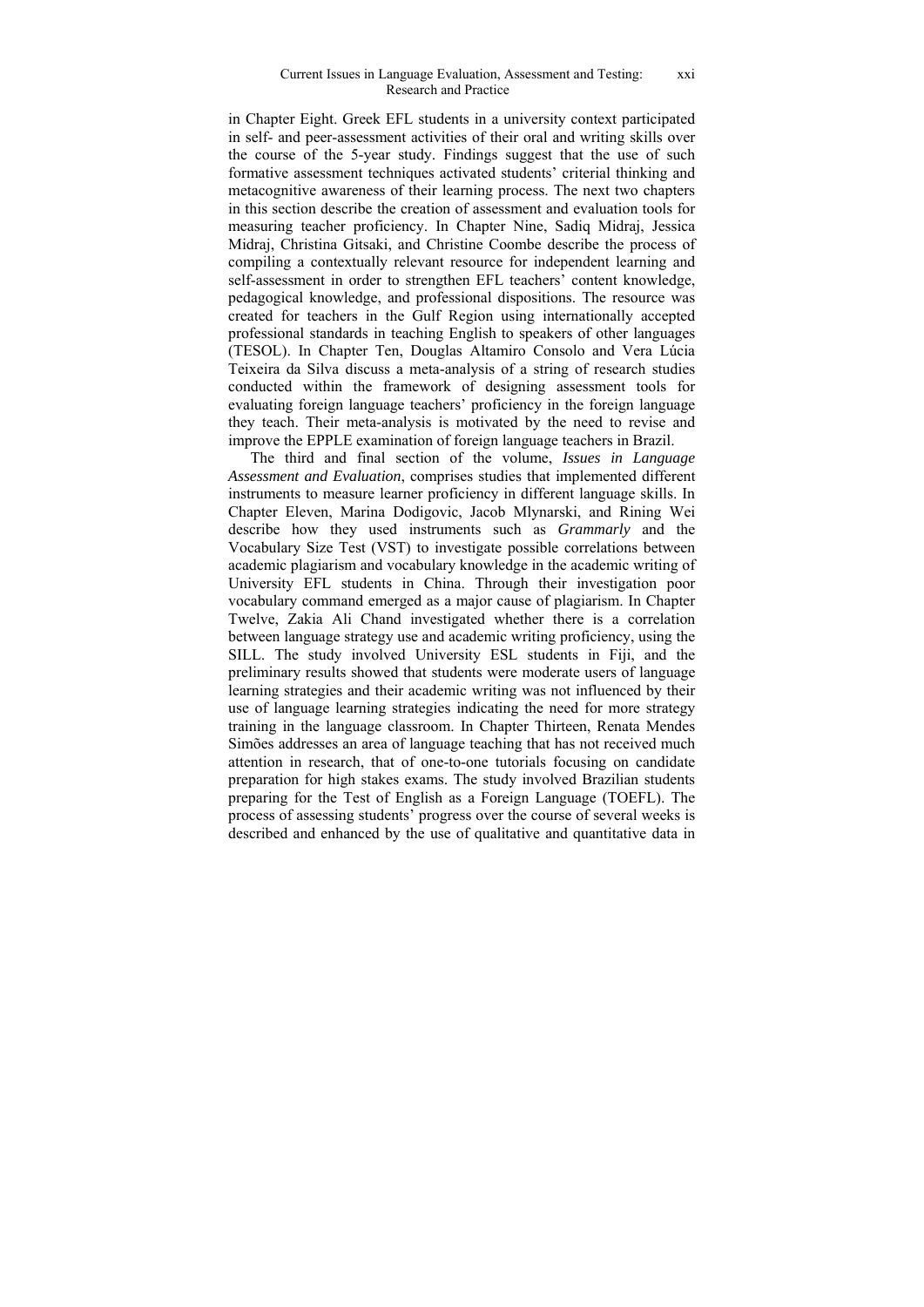order to provide a deeper understanding of the effectiveness of English for Special Purposes (ESP) courses for exam preparation. In Chapter Fourteen, Selwyn Cruz and Romulo Villanueva describe the development and administration of a grammar proficiency test in order to investigate issues in the grammatical proficiency of Korean and Filipino students studying in an English Medium University in the Philippines. The final paper in the volume, Chapter Fifteen, addresses issues of washback from language assessment. Gladys Quevedo-Camargo and Matilde Virginia Ricardi Scaramucci discuss the results of a meta-analysis of research studies on washback from around the globe and their respective methodologies and provide an account of the diverse instruments used to investigate washback.

All fifteen papers included in this volume underwent a rigorous selection process through a double-blind peer review process that involved a number of notable academics. The papers underwent further review and editing before being published in this book. Below is the list of academics who were involved in the double blind review process:

| Thomaï Alexiou     | Aristotle University, Greece          |  |  |  |
|--------------------|---------------------------------------|--|--|--|
| Ramin Akbari       | Modares Tarbiat, Iran                 |  |  |  |
| Deena Boraie       | American University of Cairo, Egypt   |  |  |  |
| Helene Demirci     | Higher Colleges of Technology, UAE    |  |  |  |
| Aymen Elsheikh     | New York Institute of Technology, UAE |  |  |  |
| Atta Gebril        | American University of Cairo, Egypt   |  |  |  |
| Melanie Gobert     | Higher Colleges of Technology, UAE    |  |  |  |
| Tony Green         | University of Bedfordshire, UK        |  |  |  |
| Sahbi Hidri        | Sultan Qaboos University, Oman        |  |  |  |
| Elisabeth Jones    | Zayed University, UAE                 |  |  |  |
| Mary Lou McCloskey | EDUCO, USA                            |  |  |  |
| Josephine O'Brien  | Zayed University, UAE                 |  |  |  |
| Sufian Abu Rmaileh | UAE University, UAE                   |  |  |  |

The volume presents research studies conducted in a variety of contexts (from early childhood to University and post-graduate studies) from around the world covering an equally diverse range of issues in language assessment and evaluation. It is hoped that it will be of use to both new and seasoned researchers in the field of Applied Linguistics and TESOL as well as teacher educators, language teachers, curriculum and assessment designers.

Christina Gitsaki and Christine Coombe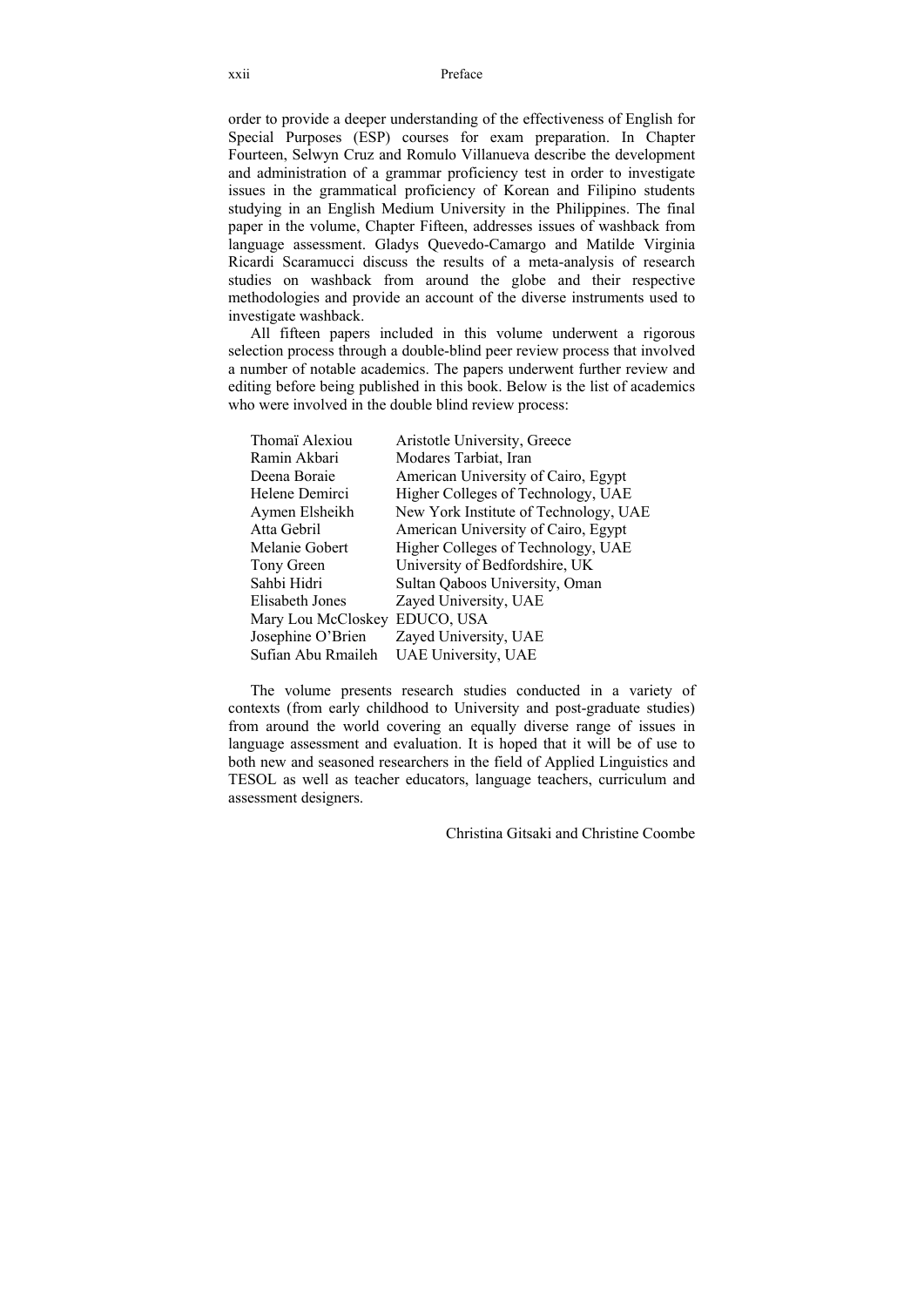## **ISSUES IN THE ANALYSIS AND MODIFICATION OF ASSESSMENT TOOLS AND TESTS**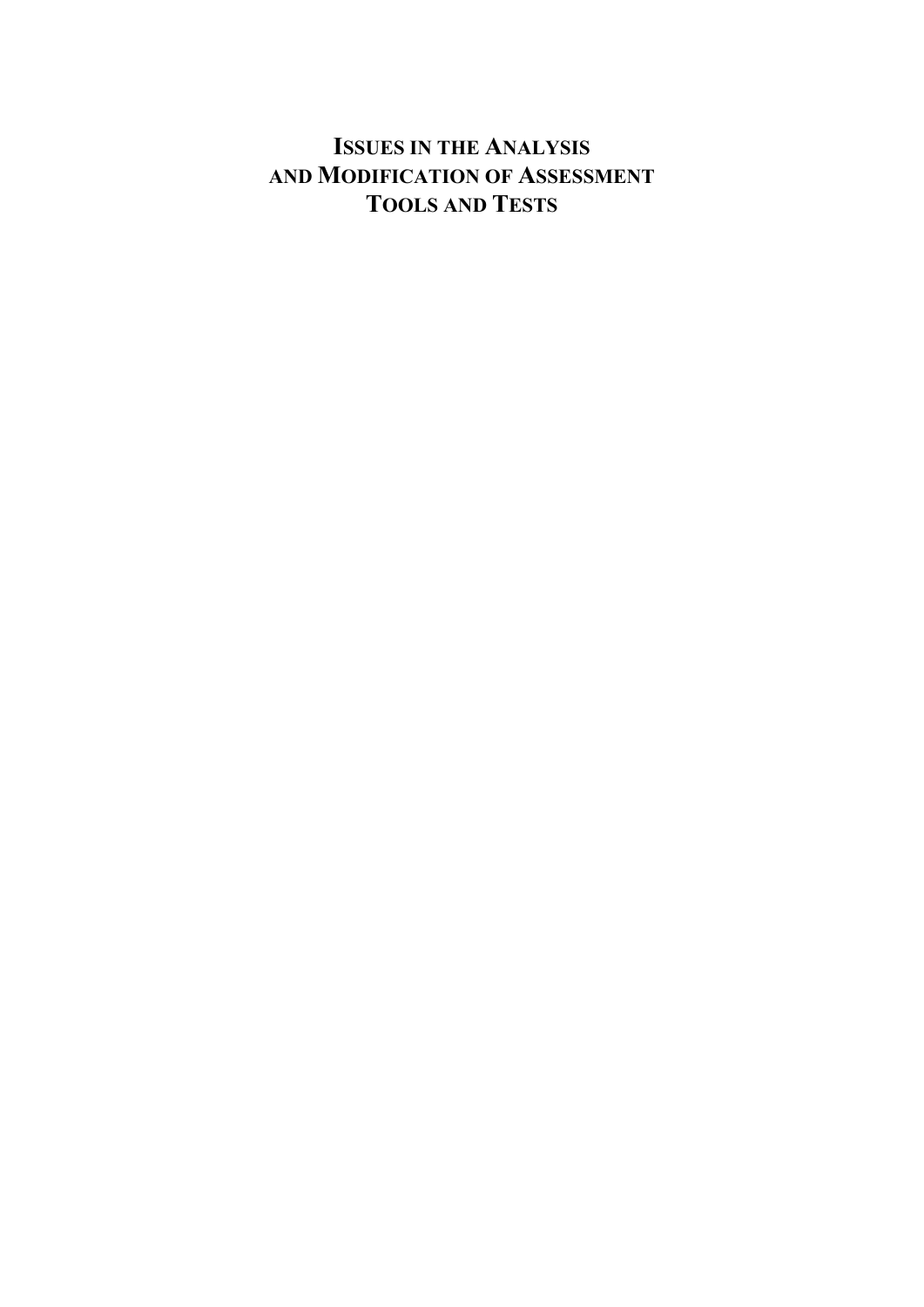### CHAPTER ONE

### HOW WELL DO CLOZE ITEMS WORK AND WHY?

## JAMES DEAN BROWN, JONATHAN TRACE, GERRIET JANSSEN, AND LIUDMILA KOZHEVNIKOVA

#### **Abstract**

This study examined item-level data from fifty 30-item cloze tests that were randomly administered to university-level examinees from Japan (*N*  $= 2,298$ ) and Russia ( $N = 5,170$ ). A single 10-item anchor cloze test was also administered to all students. The analyses investigated differences between the two nationalities in terms of both classical test theory (CTT) item analysis and multifaceted Rasch analysis (the latter allowed us to estimate test-taker ability and item difficulty measures and fit statistics simultaneously across 50 cloze tests separately and combined for the two nationalities). The results indicated that considerably larger proportions of items functioned well in the Rasch item analyses than in the traditional CTT item analysis. Rasch analyses also turned out to be more appropriate for our cloze test analysis and revision purposes than did traditional CTT item analyses. Linguistic analyses of items that fit the Rasch model revealed that blanks representing certain categories of words (i.e., function words rather than content words, and Germanic-origin words rather than Latin-origin words), and to a greater extent relatively high frequency words were more likely to work well for norm-referenced test (NRT) purposes. In addition, this study found that different items were functioning well for the two nationalities.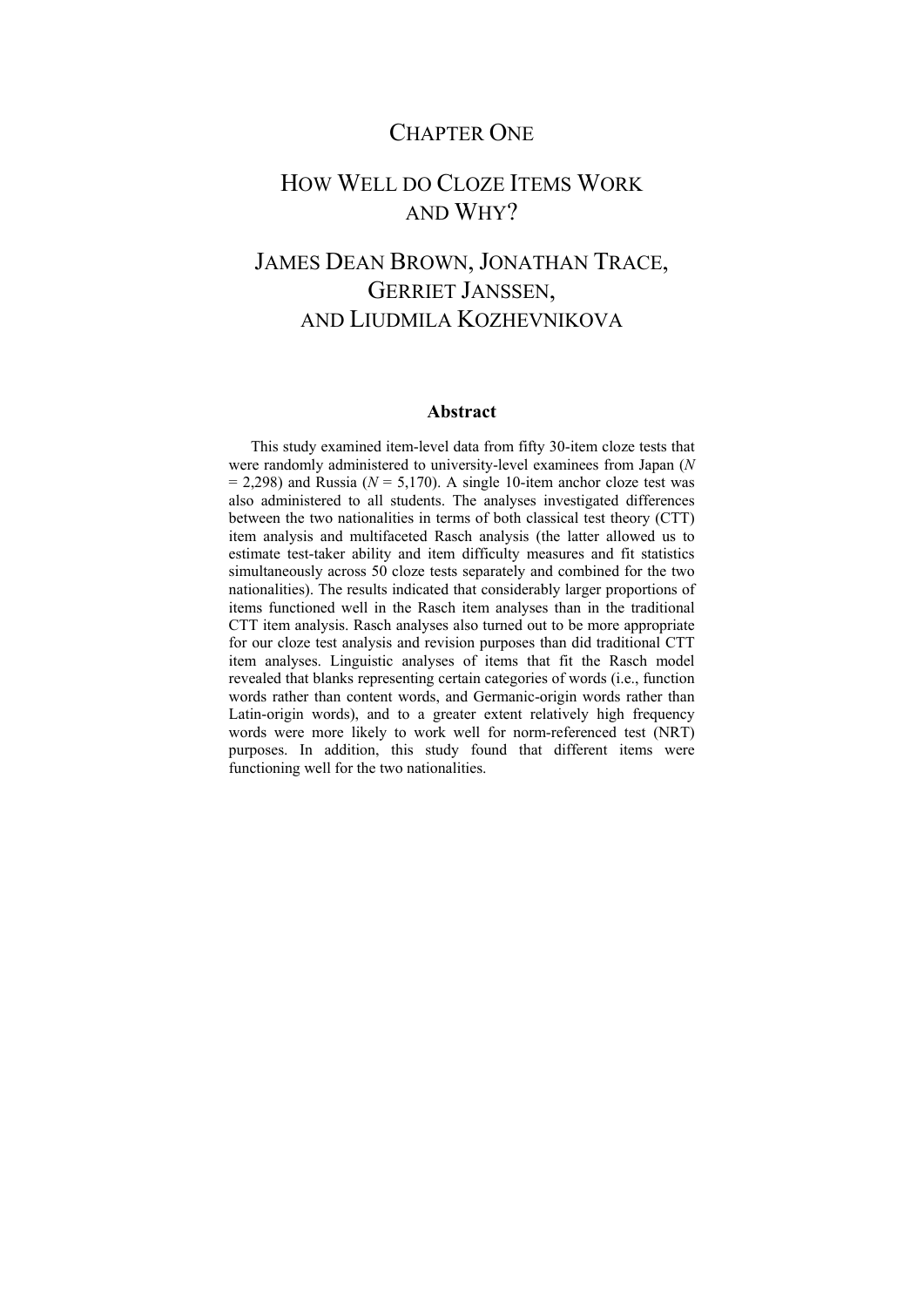#### **Introduction**

Taylor (1953) first proposed the use of cloze tests for evaluating the readability of reading materials in US elementary schools. In the 60s and 70s, a number of studies appeared on the usefulness of cloze for English as a second language (ESL) proficiency or placement testing (see Alderson, 1979 for a summary of this early ESL research). Since then, as Brown (2013) noted, this research on using cloze in ESL proficiency or placement testing has continued, but has been inconsistent at best with reported reliability estimates ranging from .31 to .96 and criterion-related validity coefficients ranging from .43 to .91.

While the literature has focused predominantly on fixed interval (i.e., every *n*<sup>th</sup> word) deletion cloze tests, other bases have been used for developing cloze tests. For example, *rational deletion* cloze was developed by selecting blanks based on word classes (cf., Bachman, 1982, 1985; Markham, 1985). *Tailored cloze* involved using classical test theory (CTT) item analysis techniques to select items and thereby create cloze tests tailored to a particular group of students (cf. Brown, 1988, 1989, 2013; Brown, Yamashiro, & Ogane, 1999, 2001; Revard, 1990).

For the most part, cloze studies have been based on CTT. However, Item Response Theory (IRT), including Rasch analysis, has been applied to cloze in a few cases. Baker (1987) used Rasch analysis to examine a dichotomously scored cloze test and found that "observed and expected item characteristic curves show reasonable conformity, though with some instances of serious misfit…no evidence for departure from unidimensionality is found for the cloze data…" (p. iv). Hale, Stansfield, Rock, Hicks, Butler, and Oller (1988) found that IRT provided stable estimates for cloze in their study of the degree to which groups of cloze items related to different subparts of the overall Test of English as a Foreign Language (TOEFL). Hoshino and Nakagawa (2008) used IRT in developing a multiple-choice cloze test authoring system. Lee-Ellis (2009) used Rasch analysis in developing and validating a Korean C-test. However, Rasch analysis has not been used to study the effectiveness of individual items.

### **The Study**

Certainly, no work has investigated the degree to which cloze items function well when analyzed using both CTT and IRT frameworks, and little research has examined the functioning of cloze items in terms of their linguistic characteristics. To address these issues and others, the following research questions were posed, all focusing on the individual items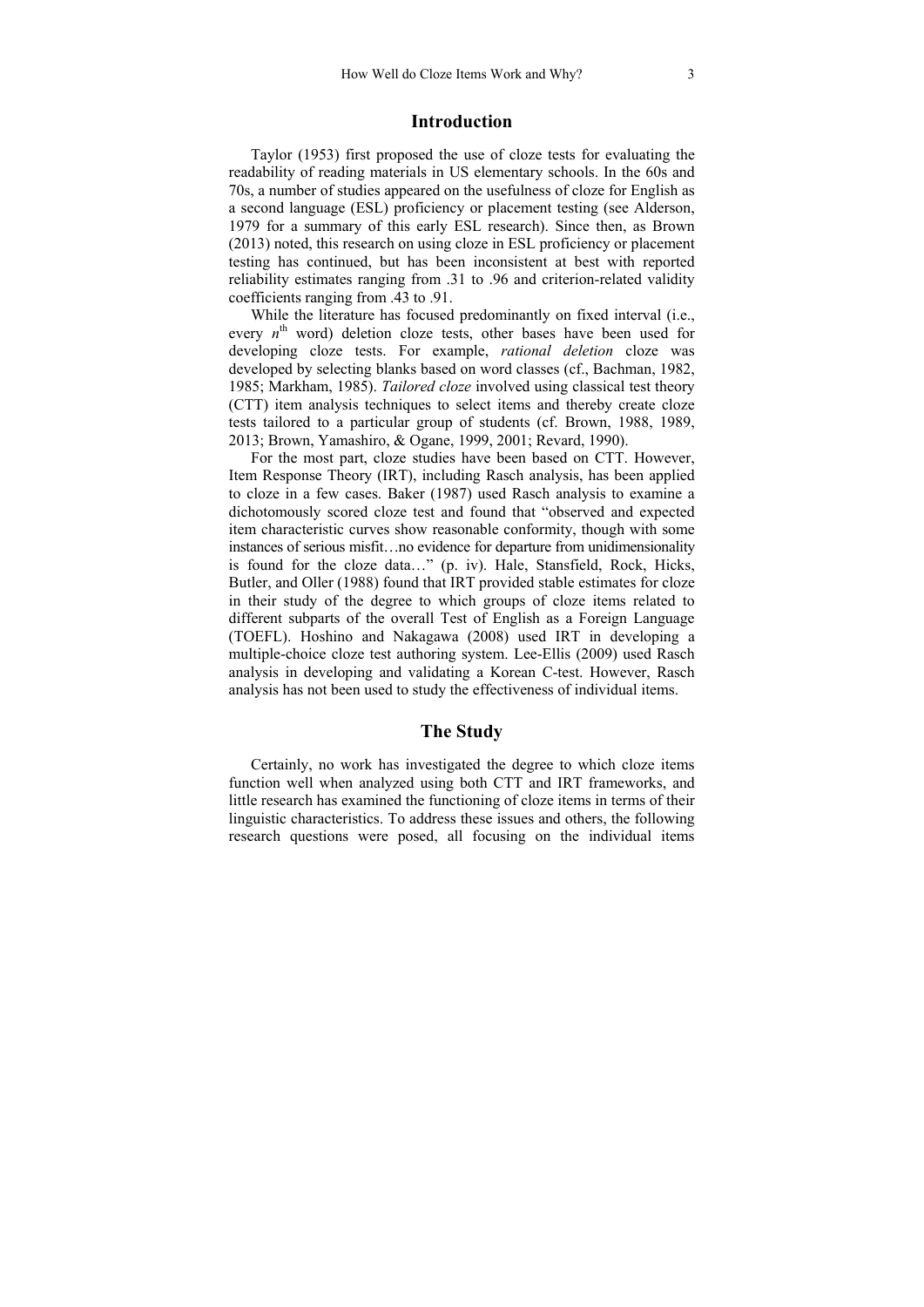involved in 50 cloze tests that were administered to university-level examinees from two linguistically different backgrounds:

- 1. How do the CTT descriptive statistics, reliability, and item analyses differ for test-taker groups from different linguistic backgrounds?
- 2. How do Rasch item difficulty measures differ for the test-takers from different linguistic backgrounds?
- 3. How do the proportions of functioning cloze items differ between the CTT and IRT analyses, when based on the test-taker responses from different linguistic backgrounds?
- 4. In what ways do Rasch item fit patterns differ in terms of factors such as linguistic background and four cloze item linguistic features: parts of speech, word type, word origin, and word frequency?
- 5. Which linguistic characteristics will increase the probability of cloze items functioning well during piloting?

#### **Participants**

A total of 7,468 English as a foreign language (EFL) students participated in this study: 2,298 of these EFL students were studying at 18 different universities in Japan as part of their normal classroom activities; the remaining 5,170 EFL students were studying at 38 universities in Russia (see Appendix 1-A for a list of the participating universities in both countries). In Japan, about 38.3% of the participants were women, and 61.7% of the participants were men; in Russia, 71.7% of the participants were women, and 28.0% were men, with the remaining 0.3% giving no response. The participants in Japan were between 18-24 years old, while in Russia they were between 14-46 years old. The data from Japan were collected as part of Brown (1993 & 1998); the data from Russia were collected in 2012-2013 and served as the basis of Brown, Janssen, Trace, and Kozhevnikova (2013). Though these samples were convenience samples (i.e., not randomly selected), they were relatively large, which is important as this sample size permits robust analyses of these cloze data.

It is critically important to stress that in this study we are interested in how linguistic background affects different analyses; we do not make any claims for the generalizability of these results to the EFL populations of all undergraduate students in university-level institutions in these countries. In fact, we want to stress that the samples from Japan and Russia cannot be said to be comparable given the sampling procedures, the very different proportions of university seats per million people available in the two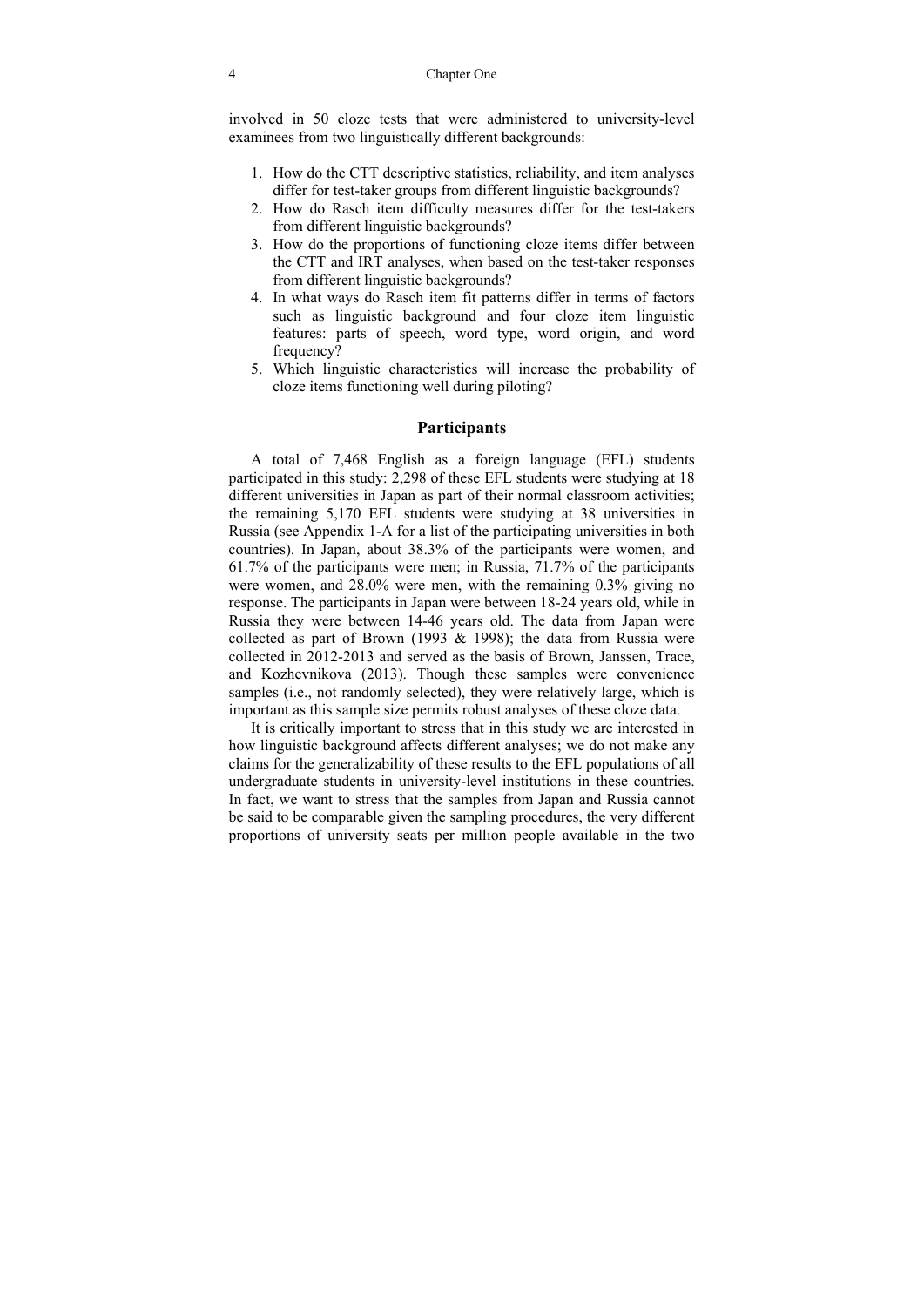countries, the proportions of young people who go to university, and so forth. Thus, any interpretations of these data to indicate that the English proficiency of students in either country is higher than in the other country are unwarranted and indefensible.

#### **Measures**

The 50 cloze tests used in this study were first created and used for Brown (1993). The 50 passages were randomly selected from among the adult-level books at a public library in Florida. Passages were chosen from each book by randomly selecting a page then working backwards for a reasonable starting place. Passages were between 366-478 words long with a mean of 412.1 words. Each passage contained 30 items, and the deletion pattern was every  $12<sup>th</sup>$  word, which created a fairly high degree of item independence relative to the more typical  $7<sup>th</sup>$ -word deletion pattern. The first and last sentences of all passages were left intact to provide context. Appendix 1-B shows the layout of the directions, example items, and answer key.

A 10-item cloze passage was also administered to all participants to act as anchor items (i.e., items that provide a common metric for making comparisons across tests and examinee samples). This anchor-item cloze was first created in a study by Brown (1989), wherein it was found that these 10 items were functioning effectively.

To check the degree to which the English in the cloze passages was representative of typical written English, the lexical frequencies for all 50 passages combined were calculated (see Appendix 1-C) and compared to the frequencies reported for the same words in the well-known *Brown Corpus* (Francis & Kučera, 1979, 1982; Kučera & Francis, 1967). We felt justified in comparing the 50 passages to this particular corpus for two reasons. First, following Stubbs (2004), though the *Brown Corpus* is relatively small, it is

"still useful because of their careful design ... one million words of written American English, sampled from texts published in 1961: both informative prose, from different text types (e.g., press and academic writing), and different topics (e.g., religion and hobbies); and imaginative prose (e.g., detective fiction and romance)." (p. 111)

Then, too, we found that the logarithmically transformed word frequencies of the cloze test items (to normalize the Zipfian nature of vocabulary distributions) and the logarithmically transformed frequencies of these same words in the *Brown Corpus* correlated strongly at .93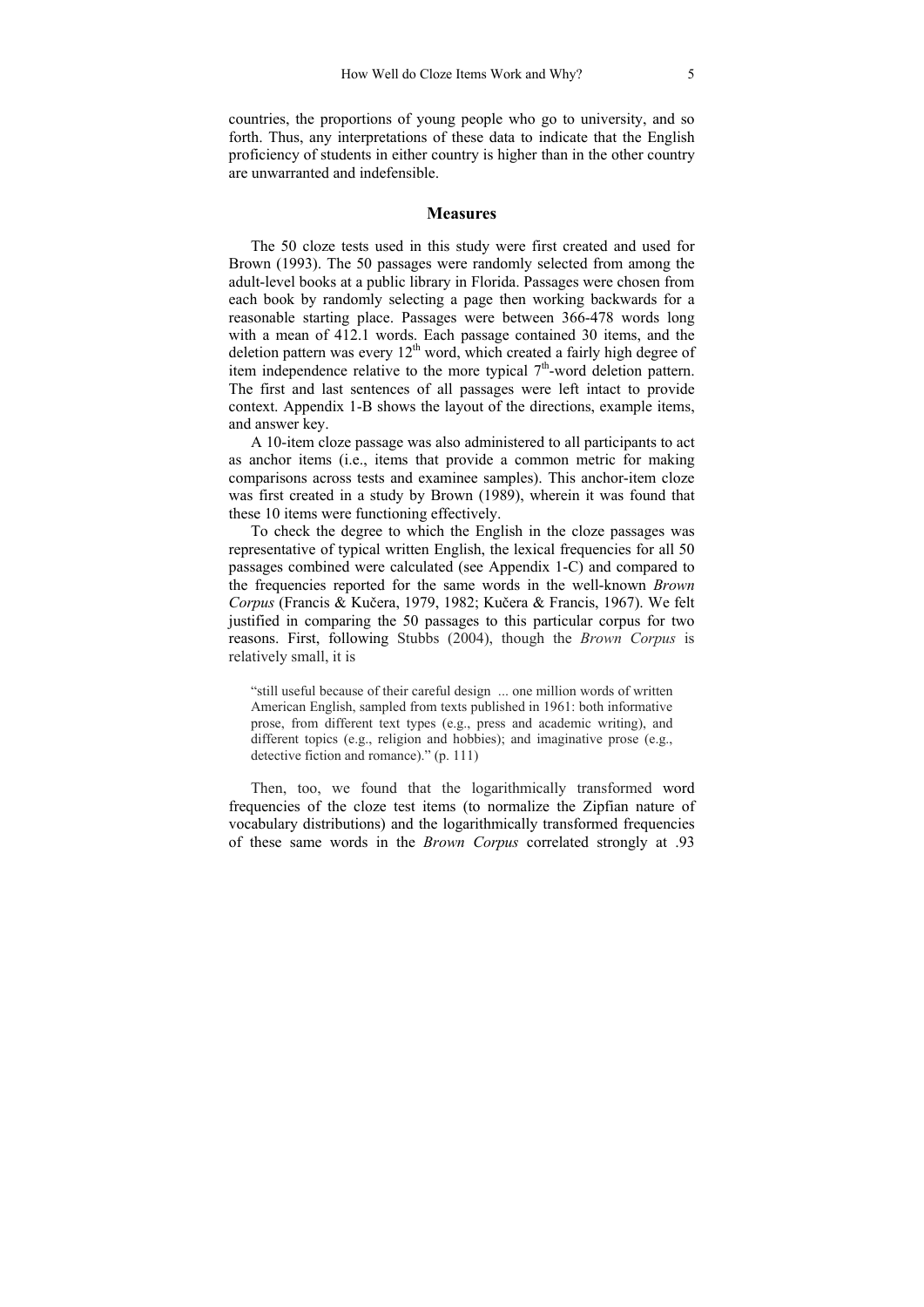#### 6 Chapter One

(Brown, 1998). Thus, we felt reasonably certain that these passages and cloze items were representative of the written English language, or at a minimum the genres of English found in US public library books.

#### **Procedures**

The 50 cloze tests were distributed to intact classes by teachers such that every student had an equal chance of receiving each of the 50 cloze test passages. In Japan, 42-50 participants completed each cloze test, with a mean of 46.0 participants completing each passage. In Russia, 90-122 completed each cloze test (Mean = 103.4). All examinees in both countries completed the 10-item anchor cloze. Twenty-five minutes were allowed for completing the tests. Exact-answer scoring was used (i.e., only the word found in the original text was counted as correct). This was done for two reasons: (a) we wanted each item to be interpretable as fillable by a single lexical item for analysis purposes; and (b) with the hundreds of items and thousands of examinees in this study, using an acceptableanswer scoring or any other of the available scoring schemes would clearly have been beyond our resources.

#### **Analyses**

Initially, CTT statistics were used to analyze the cloze test data. These statistics included: the mean, standard deviation, minimum and maximum scores, reliability, item facility, and item discrimination. Rasch analyses were also used in this study to calculate item difficulty measures and to identify misfitting test items. We used FACETS (Linacre, 2014a) analysis rather than WINSTEPS because the former allowed us to easily analyze our nested design (i.e., multiple tests administered to different groups of examinees). Or as Linacre put it, "Use Winsteps if the data can be formatted as a rectangle, e.g., persons-items … Use Facets when Winsteps won't do the job" (Linacre, 2014b, np).

We performed the analyses in several steps. Initially, we needed to determine anchor values through a separate FACETS analysis of only the 10 anchor items that were administered across all groups of participants. Then, we created a FACETS input file to link our 50 cloze tests by using our 10 anchor items (see Appendix 1-D for a description of the actual code that was used). There were three facets in this analysis: test-takers, test version, and test items. By using the FACETS program, we were able to combine the 50 different cloze procedures for both nationalities into a single analysis using anchor items, and put all of the items onto the same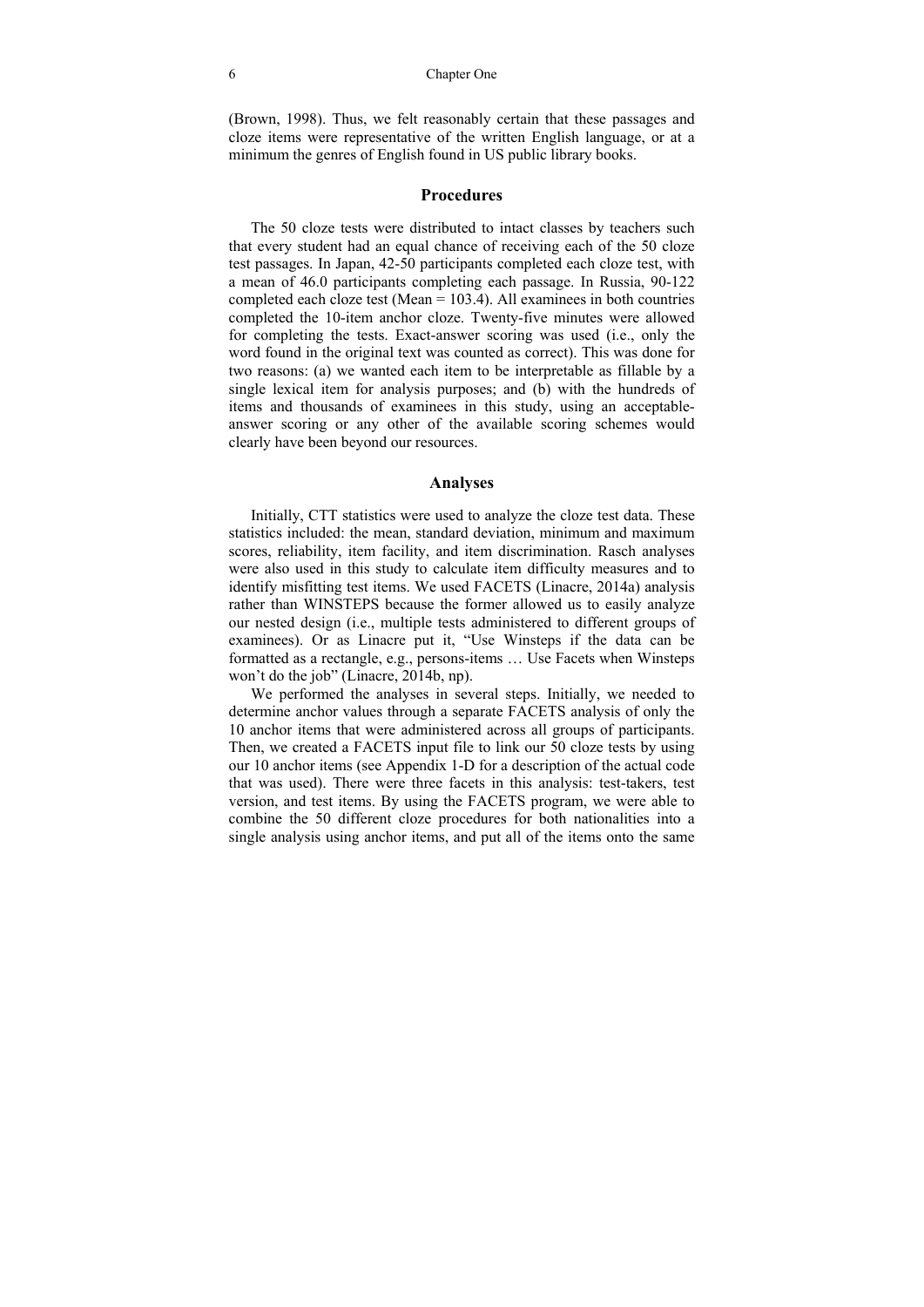true interval scale for ease of comparison (see e.g., Bond & Fox, 2007, pp. 75-90). Four of the total 1,500 items had blanks that were either missing or made no sense, thus the total number of valid cloze items was 1,496.

Appendix 1-D also shows how we coded the data for the analysis. In order to analyze separate tests in a single analysis using a common set of anchor items, each examinee required two lines of response data. The first line corresponds to the set of items for the particular cloze procedure, set up by examinee ID, test version, the range of applicable items (e.g., 101- 130 for items 1-30 on Test 1), followed by the observed response for each item. An additional line was also needed for examinee performance on anchor items, with the same coding format as above except for a common range of items for all examinees (31-40). The series of commas within the data indicates items that were removed as explained above. Using the same setup, we were able to run the program separately for the samples in Russia, Japanese, and Combined (i.e., with the two samples analyzed together as one).

#### **Results**

#### **Classical Test Theory**

*Descriptive Statistics.* As most previous item analyses of cloze tests have been based on CTT, we began our analysis by focusing on the CTT characteristics of our cloze tests and their items. Tables 1-1 and 1-2 show the descriptive statistics and internal consistency reliability estimates for our 50 cloze tests in test number order for each nationality. In general, the means are low for the 30-item cloze tests, indicating that the items (scored for exact answers) were quite difficult for the students. Tables 1-1 and 1-2 indicate that the Russia sample generally produced higher means and standard deviations than the Japan sample.

*Reliability.* Tables 1-1 and 1-2 also show how the reliability estimates of the various cloze passages were for the two nationalities. These cloze tests functioned somewhat less reliably with the Japan sample (ranging from .17 to .87) than with the Russia sample (ranging from .65 to .92). This pattern could be a consequence of the greater variation and perhaps the larger sample sizes in Russia. A synthesis of the cloze passages' reliability estimates is shown in Table 1-3.